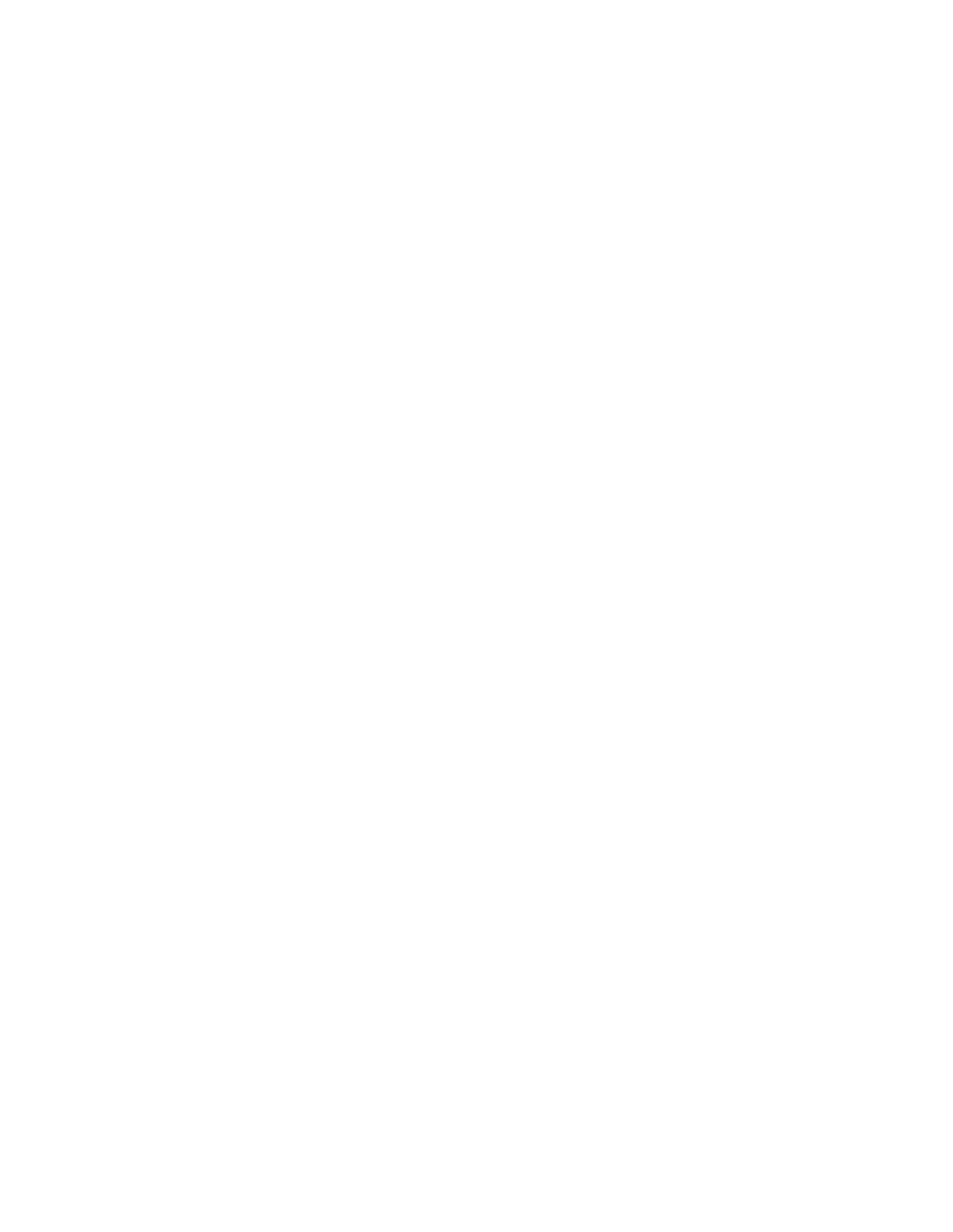#### TABLE OF CONTENTS

| INFORMATION FOR ORDERING ACTIVITIES APPLICABLE TO ALL SPECIAL ITEM NUMBERS                                                  | 3  |
|-----------------------------------------------------------------------------------------------------------------------------|----|
| TERMS AND CONDITIONS APPLICABLE TO INFORMATION TECHNOLOGY (IT) PROFESSIONAL<br><b>SERVICES (SPECIAL ITEM NUMBER 132-51)</b> | 10 |
| USA COMMITMENT TO PROMOTE SMALL BUSINESS PARTICIPATION PROCUREMENT<br><b>PROGRAMS</b>                                       | 14 |
| <b>BEST VALUE BLANKET PURCHASE AGREEMENT FEDERAL SUPPLY SCHEDULE</b>                                                        | 15 |
| <b>PROPOSED GSA SCHEDULE CONTRACT SERVICES AND PRICING</b>                                                                  | 18 |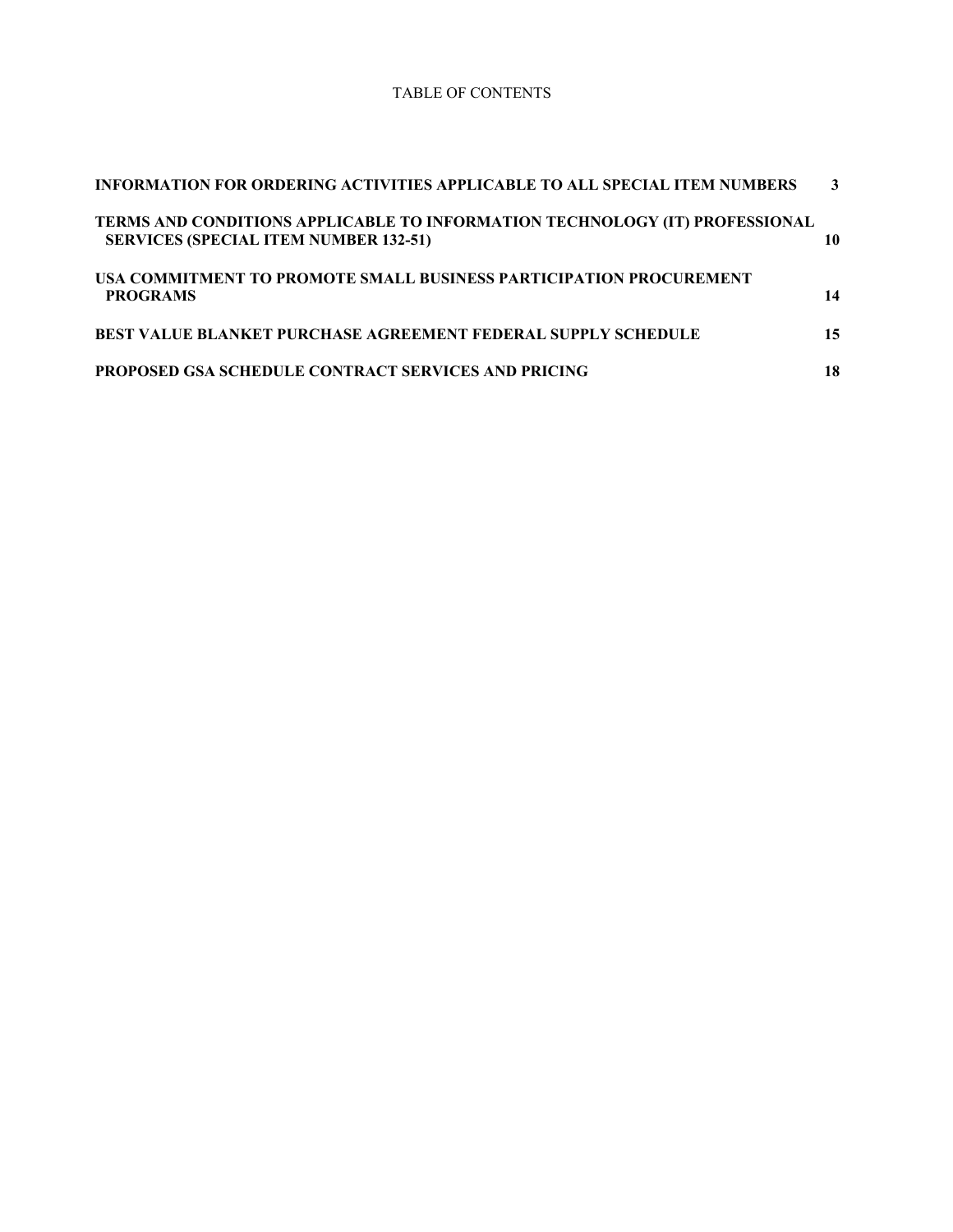# <span id="page-3-0"></span>INFORMATION FOR ORDERING ACTIVITIES APPLICABLE TO ALL SPECIAL ITEM NUMBERS

# **SPECIAL NOTICE TO AGENCIES: Small Business Participation**

SBA strongly supports the participation of small business concerns in the Federal Acquisition Service. To enhance Small Business Participation SBA policy allows agencies to include in their procurement base and goals, the dollar value of orders expected to be placed against the Federal Supply Schedules, and to report accomplishments against these goals.

For orders exceeding the micropurchase threshold, FAR 8.404 requires agencies to consider the catalogs/pricelists of at least three schedule contractors or consider reasonably available information by using the GSA Advantage!™ online shopping service (www.fss.gsa.gov). The catalogs/pricelists, GSA Advantage!™ and the Federal Acquisition Service Home Page (www.fss.gsa.gov) contain information on a broad array of products and services offered by small business concerns.

This information should be used as a tool to assist ordering activities in meeting or exceeding established small business goals. It should also be used as a tool to assist in including small, small disadvantaged, and women-owned small businesses among those considered when selecting pricelists for a best value determination.

For orders exceeding the micropurchase threshold, customers are to give preference to small business concerns when two or more items at the same delivered price will satisfy their requirement.

## **1. GEOGRAPHIC SCOPE OF CONTRACT:**

*Domestic delivery* is delivery within the 48 contiguous states, Alaska, Hawaii, Puerto Rico, Washington, DC, and U.S. Territories. Domestic delivery also includes a port or consolidation point, within the aforementioned areas, for orders received from overseas activities.

*Overseas delivery* is delivery to points outside of the 48 contiguous states, Washington, DC, Alaska, Hawaii, Puerto Rico, and U.S. Territories.

Offerors are requested to check one of the following boxes:

- [ ] The Geographic Scope of Contract will be domestic and overseas
- delivery. [ ] The Geographic Scope of Contract will be overseas delivery only.
- [X ] The Geographic Scope of Contract will be domestic delivery only.

For Special Item Number 132-53 Wireless Services ONLY, if awarded, list the limited geographic coverage area:

# **2. CONTRACTOR'S ORDERING ADDRESS AND PAYMENT INFORMATION:**

Ordering Address and Payment Address: Applied Geographics, Inc., 24 School Street, Suite 500, Boston, MA 02108, ATTN: Accounting Officer

Contractors are required to accept credit cards for payments equal to or less than the micro-purchase threshold for oral or written delivery orders. Credit cards will be acceptable for payment above the micro-purchase threshold. In addition, bank account information for wire transfer payments will be shown on the invoice.

The following telephone number(s) can be used by ordering activities to obtain technical and/or ordering assistance:

617-447-2400

#### **3. LIABILITY FOR INJURY OR DAMAGE**

The Contractor shall not be liable for any injury to ordering activity personnel or damage to ordering activity property arising from the use of equipment maintained by the Contractor, unless such injury or damage is due to the fault or negligence of the Contractor.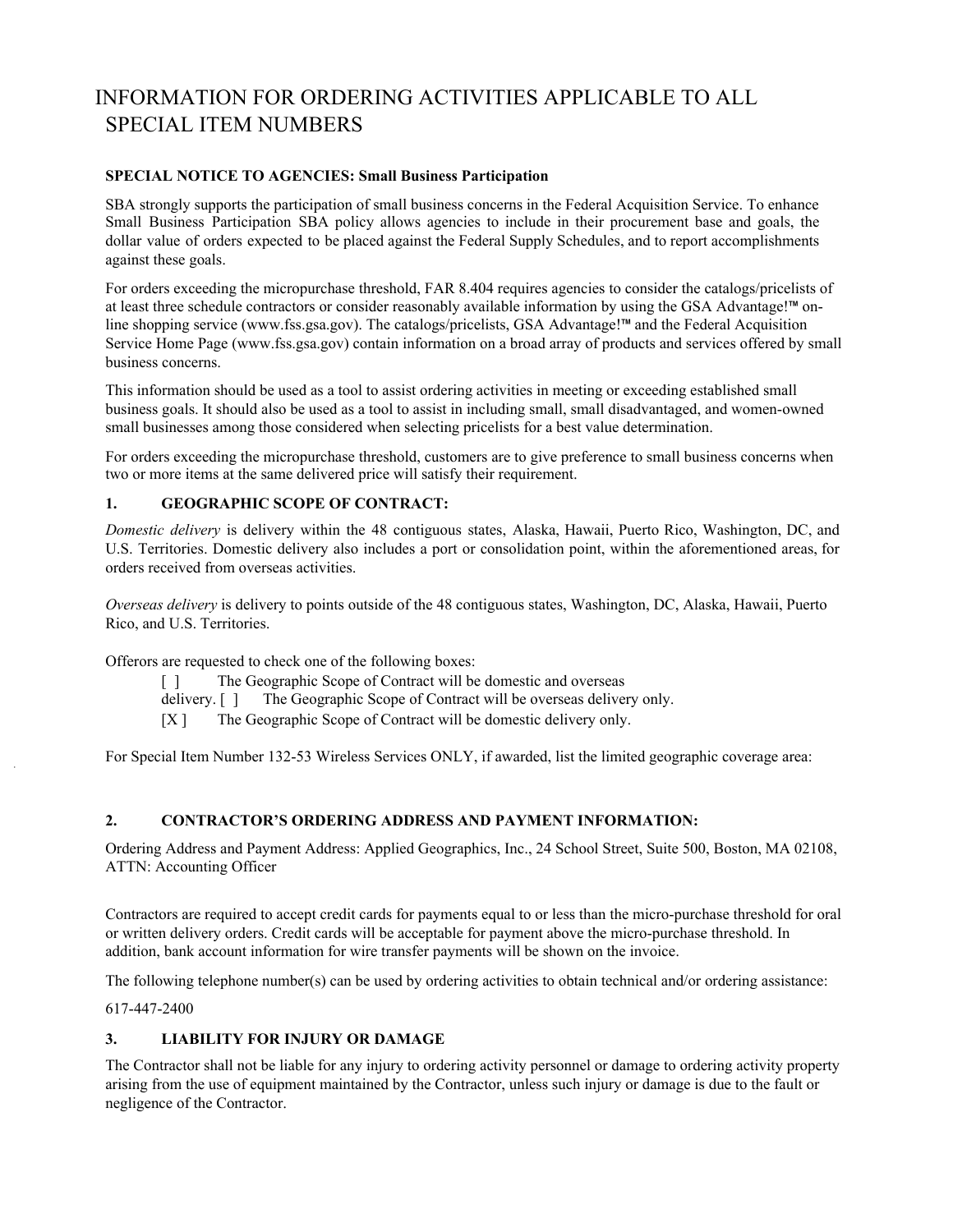### **4. STATICAL DATA FOR GOVERNMENT ORDERING OFFICE COMPLETION OF STANDARD FORM 279:**

Block 9: G. Order/Modification Under Federal Schedule Block 16: Data Universal Numbering System (DUNS) Number: 858994213 Block 30: Type of Contractor - B. Other Small Business

Block 31: Woman-Owned Small Business - No Block 36: Contractor's Taxpayer Identification Number (TIN): 04-3124927

4a. CAGE Code: 1DYQ6

4b. Contractor has registered with the Central Contractor Registration Database.

# **5. FOB DESTINATION**

## **6. DELIVERY SCHEDULE**

a. TIME OF DELIVERY: The Contractor shall deliver to destination within the number of calendar days after receipt of order (ARO), as set forth below:

SPECIAL ITEM NUMBER DELIVERY TIME (Days ARO)

Days

Days

b. URGENT REQUIREMENTS: When the Federal Supply Schedule contract delivery period does not meet the bona fide urgent delivery requirements of an ordering activity, ordering activities are encouraged, if time permits, to contact the Contractor for the purpose of obtaining accelerated delivery. The Contractor shall reply to the inquiry within 3 workdays after receipt. (Telephonic replies shall be confirmed by the Contractor in writing.) If the Contractor offers an accelerated delivery time acceptable to the ordering activity, any order(s) placed pursuant to the agreed upon accelerated delivery time frame shall be delivered within this shorter delivery time and in accordance with all other terms and conditions of the contract.

**7. DISCOUNTS:** Prices shown are NET Prices; Basic Discounts have been deducted.

- a. Prompt Payment: 0% days from receipt of invoice or date of acceptance, whichever is later.
- b. Quantity NONE
- c. Dollar Volume NONE
- d. Government Educational Institutions

Government Educational Institutions are offered the same discounts as all other Government customers.

e. Other - NONE

# **8. TRADE AGREEMENTS ACT OF 1979, as amended:**

All items are U.S. made end products, designated country end products, Caribbean Basin country end products, Canadian end products, or Mexican end products as defined in the Trade Agreements Act of 1979, as amended.

# **9. STATEMENT CONCERNING AVAILABILITY OF EXPORT PACKING:**

**10. Small Requirements:** The minimum dollar value of orders to be issued is \$75.00.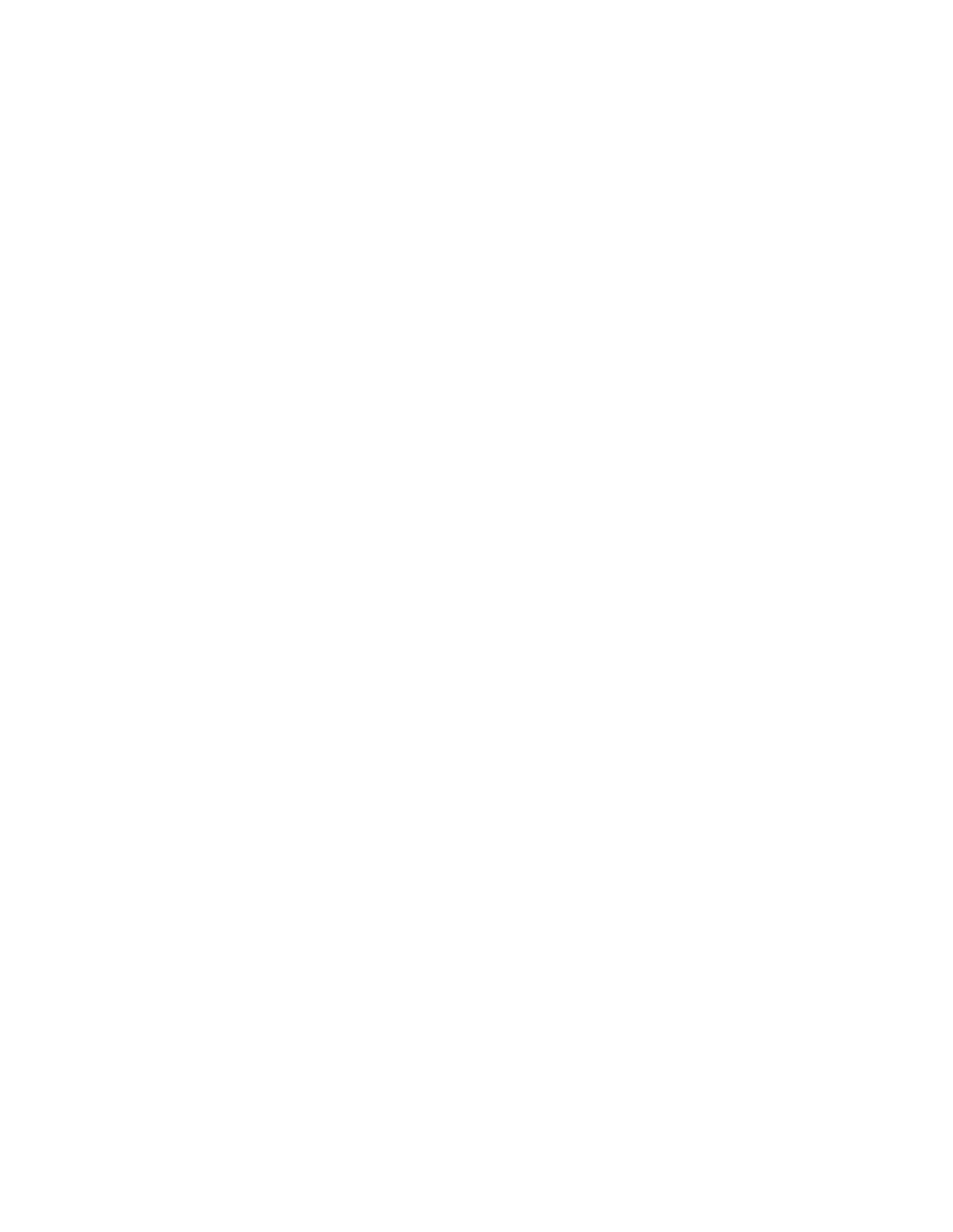#### **11. MAXIMUM ORDER (All dollar amounts are exclusive of any discount for prompt payment.)**

a. The Maximum Order value for the following Special Item Numbers (SINs) is \$500,000: Special Item Number 132-51 - Information Technology (IT) Professional Services

### **12. ORDERING PROCEDURES FOR FEDERAL SUPPLY SCHEDULE CONTRACTS**

Ordering activities shall use the ordering procedures of Federal Acquisition Regulation (FAR) 8.405 when placing an order or establishing a BPA for supplies or services. These procedures apply to all schedules.

- a. FAR 8.405-1 Ordering procedures for supplies, and services not requiring a statement of work.
- b. FAR 8.405-2 Ordering procedures for services requiring a statement of work.

## **13. FEDERAL INFORMATION TECHNOLOGY/TELECOMMUNICATION STANDARDS**

**REQUIREMENTS:** ordering activities acquiring products from this Schedule must comply with the provisions of the Federal Standards Program, as appropriate (reference: NIST Federal Standards Index). Inquiries to determine whether or not specific products listed herein comply with Federal Information Processing Standards (FIPS) or Federal Telecommunication Standards (FED-STDS), which are cited by ordering activities, shall be responded to promptly by the Contractor.

## **13.1 FEDERAL INFORMATION PROCESSING STANDARDS PUBLICATIONS (FIPS PUBS):**

Information Technology products under this Schedule that do not conform to Federal Information Processing Standards (FIPS) should not be acquired unless a waiver has been granted in accordance with the applicable "FIPS Publication." Federal Information Processing Standards Publications (FIPS PUBS) are issued by the U.S. Department of Commerce, National Institute of Standards and Technology (NIST), pursuant to National Security Act. Information concerning their availability and applicability should be obtained from the National Technical Information Service (NTIS), 5285 Port Royal Road, Springfield, Virginia 22161. FIPS PUBS include voluntary standards when these are adopted for Federal use. Individual orders for FIPS PUBS should be referred to the NTIS Sales Office, and orders for subscription service should be referred to the NTIS Subscription Officer, both at the above address, or telephone number (703) 487-4650.

**13.2 FEDERAL TELECOMMUNICATION STANDARDS (FED-STDS):** Telecommunication products under this Schedule that do not conform to Federal Telecommunication Standards (FED-STDS) should not be acquired unless a waiver has been granted in accordance with the applicable "FED-STD." Federal Telecommunication Standards are issued by the U.S. Department of Commerce, National Institute of Standards and Technology (NIST), pursuant to National Security Act. Ordering information and information concerning the availability of FED-STDS should be obtained from the GSA, Federal Acquisition Service, Specification Section, 470 East L'Enfant Plaza, Suite 8100, SW, Washington, DC 20407, telephone number (202)619-8925. Please include a self-addressed mailing label when requesting information by mail. Information concerning their applicability can be obtained by writing or calling the U.S. Department of Commerce, National Institute of Standards and Technology, Gaithersburg, MD 20899, telephone number (301)975-2833.

#### **14. CONTRACTOR TASKS / SPECIAL REQUIREMENTS (C-FSS-370) (NOV 2003)**

- (a) Security Clearances: The Contractor may be required to obtain/possess varying levels of security clearances in the performance of orders issued under this contract. All costs associated with obtaining/possessing such security clearances should be factored into the price offered under the Multiple Award Schedule.
- (b) Travel: The Contractor may be required to travel in performance of orders issued under this contract. Allowable travel and per diem charges are governed by Pub .L. 99-234 and FAR Part 31, and are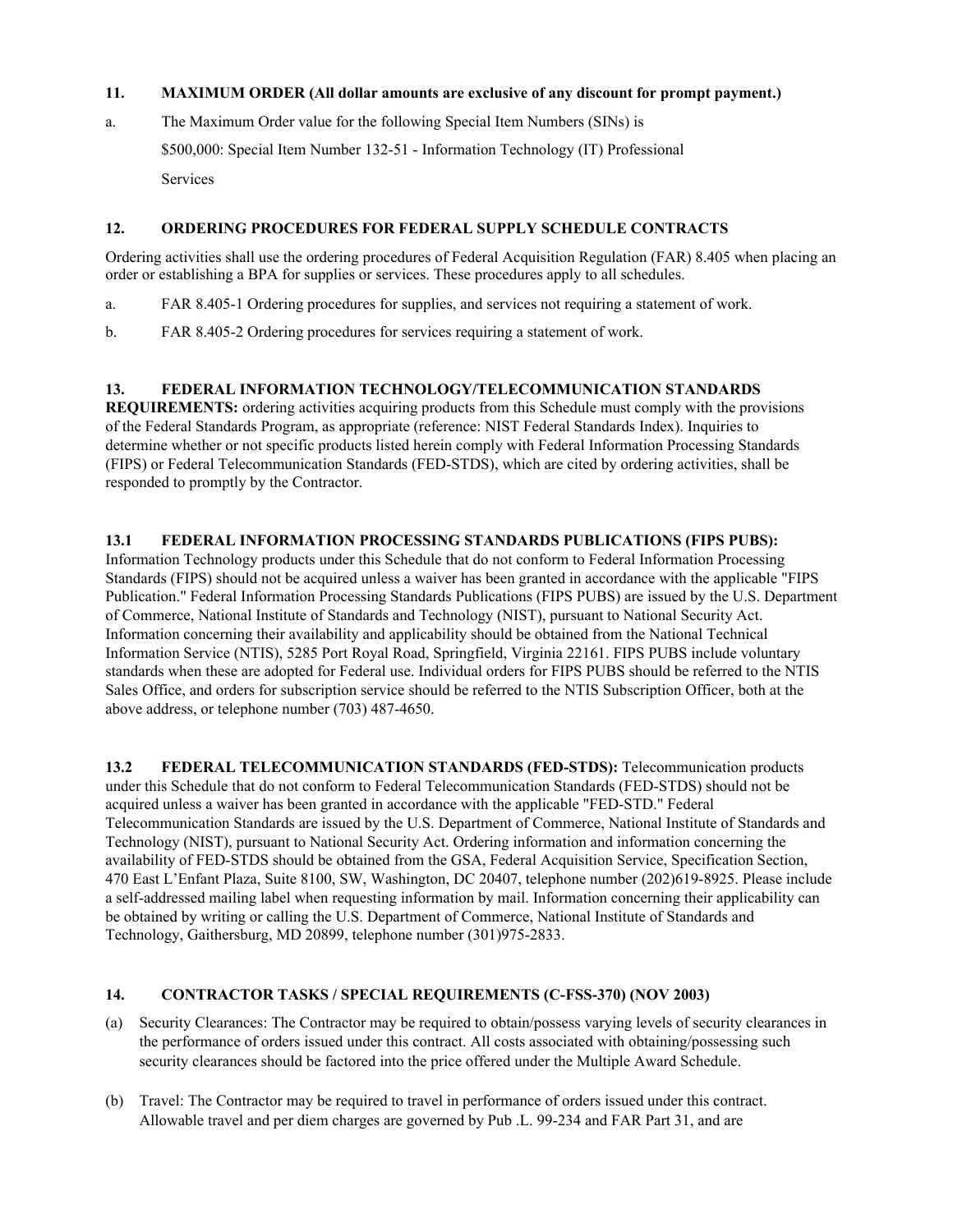reimbursable by the ordering agency or can be priced as a fixed price item on orders placed under the Multiple Award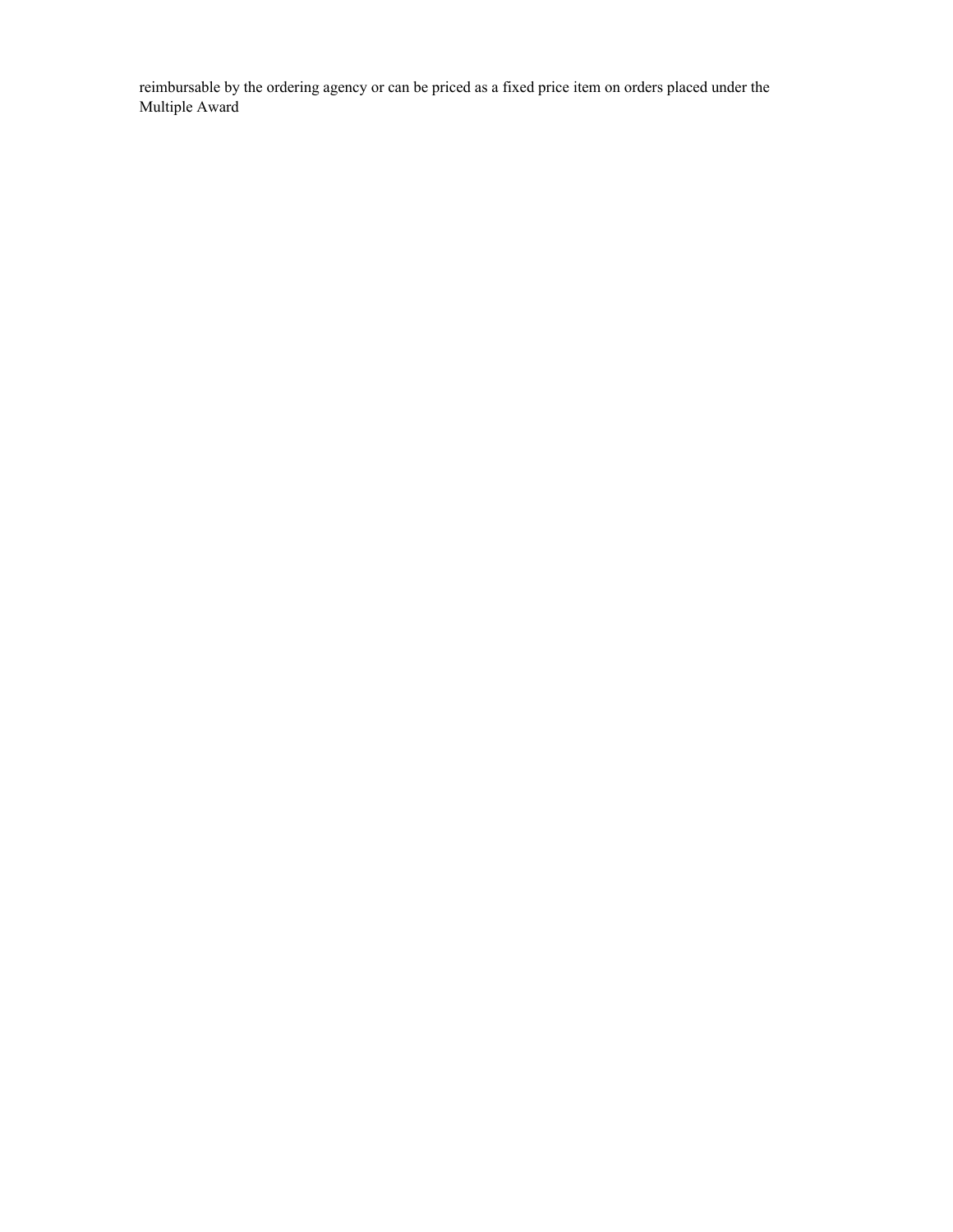Schedule. Travel in performance of a task order will only be reimbursable to the extent authorized by the ordering agency. The Industrial Funding Fee does NOT apply to travel and per diem charges.

- (c) Certifications, Licenses and Accreditations: As a commercial practice, the Contractor may be required to obtain/possess any variety of certifications, licenses and accreditations for specific FSC/service code classifications offered. All costs associated with obtaining/ possessing such certifications, licenses and accreditations should be factored into the price offered under the Multiple Award Schedule program.
- (d) Insurance: As a commercial practice, the Contractor may be required to obtain/possess insurance coverage for specific FSC/service code classifications offered. All costs associated with obtaining/possessing such insurance should be factored into the price offered under the Multiple Award Schedule program.
- (e) Personnel: The Contractor may be required to provide key personnel, resumes or skill category descriptions in the performance of orders issued under this contract. Ordering activities may require agency approval of additions or replacements to key personnel.
- (f) Organizational Conflicts of Interest: Where there may be an organizational conflict of interest as determined by the ordering agency, the Contractor's participation in such order may be restricted in accordance with FAR Part 9.5.
- (g) Documentation/Standards: The Contractor may be requested to provide products or services in accordance with rules, regulations, OMB orders, standards and documentation as specified by the agency's order.
- (h) Data/Deliverable Requirements: Any required data/deliverables at the ordering level will be as specified or negotiated in the agency's order.
- (i) Government-Furnished Property: As specified by the agency's order, the Government may provide property, equipment, materials or resources as necessary.
- (j) Availability of Funds: Many Government agencies' operating funds are appropriated for a specific fiscal year. Funds may not be presently available for any orders placed under the contract or any option year. The Government's obligation on orders placed under this contract is contingent upon the availability of appropriated funds from which payment for ordering purposes can be made. No legal liability on the part of the Government for any payment may arise until funds are available to the ordering Contracting Officer.
- (k) Overtime: For professional services, the labor rates in the Schedule should not vary by virtue of the Contractor having worked overtime. For services applicable to the Service Contract Act (as identified in the Schedule), the labor rates in the Schedule will vary as governed by labor laws (usually assessed a time and a half of the labor rate).

**15. CONTRACT ADMINISTRATION FOR ORDERING ACTIVITIES:** Any ordering activity, with respect to any one or more delivery orders placed by it under this contract, may exercise the same rights of termination as might the GSA Contracting Officer under provisions of FAR 52.212-4, paragraphs (l) Termination for the ordering activity's convenience, and (m) Termination for Cause (See 52.212-4)

# **16. GSA ADVANTAGE!**

GSA Advantage! is an on-line, interactive electronic information and ordering system that provides on-line access to vendors' schedule prices with ordering information. GSA Advantage! will allow the user to perform various searches across all contracts including, but not limited to:

- (1) Manufacturer;
- (2) Manufacturer's Part Number; and
- (3) Product categories.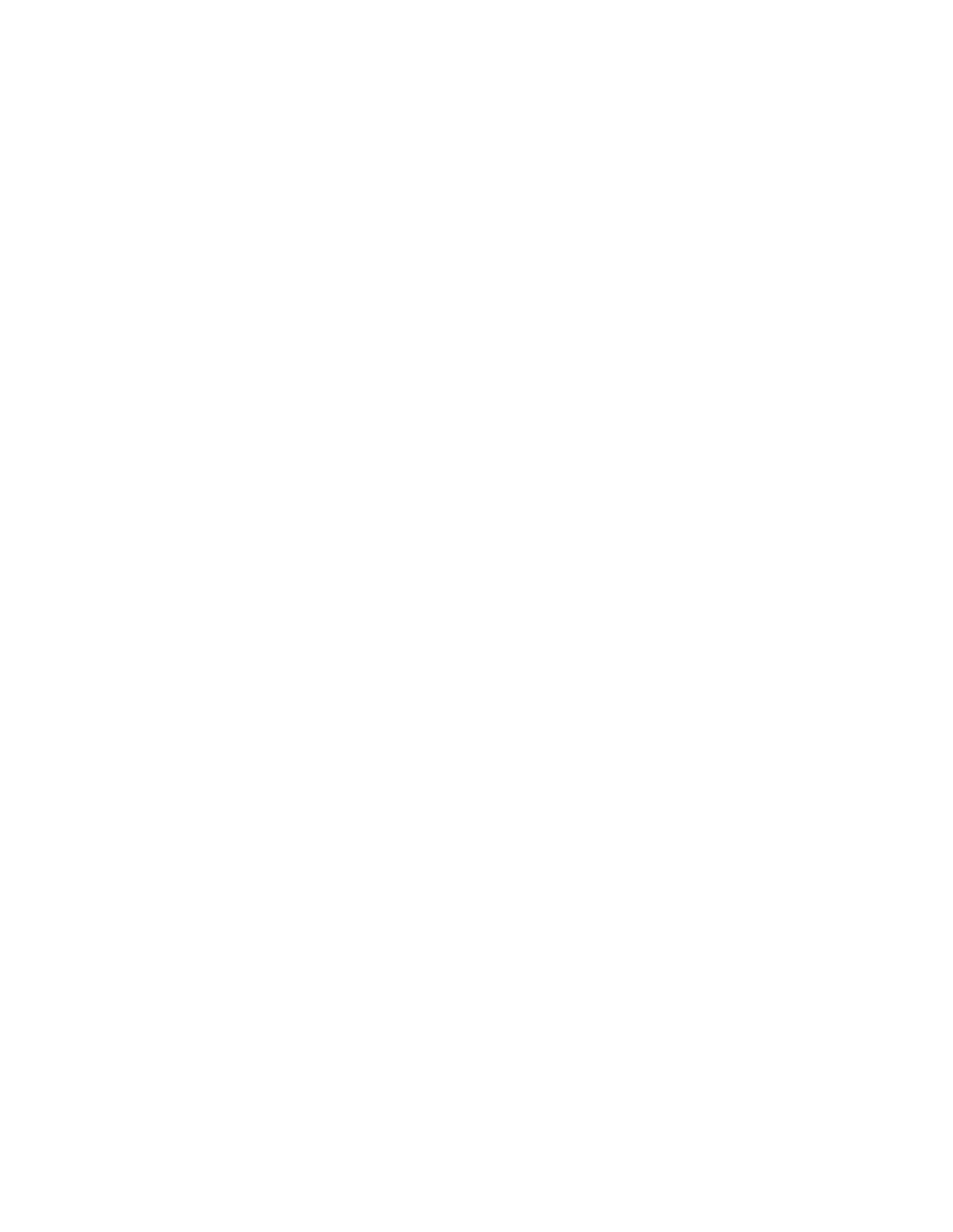Agencies can browse GSA Advantage! by accessing the Internet World Wide Web utilizing a browser (ex.: NetScape). The Internet address is [http://www.fss.gsa.gov/.](http://www.fss.gsa.gov/)

### **17. PURCHASE OF OPEN MARKET ITEMS**

NOTE: Open Market Items are also known as incidental items, noncontract items, non-Schedule items, and items not on a Federal Supply Schedule contract. ODCs (Other Direct Costs) are not part of this contract and should be treated as open market purchases. Ordering Activities procuring open market items must follow FAR 8.402(f).

For administrative convenience, an ordering activity contracting officer may add items not on the Federal Supply Multiple Award Schedule (MAS) -- referred to as open market items -- to a Federal Supply Schedule blanket purchase agreement (BPA) or an individual task or delivery order, **only if**-

(1) All applicable acquisition regulations pertaining to the purchase of the items not on the Federal Supply Schedule have been followed (e.g., publicizing (Part 5), competition requirements (Part 6), acquisition of commercial items (Part 12), contracting methods (Parts 13, 14, and 15), and small business programs (Part 19));

(2) The ordering activity contracting officer has determined the price for the items not on the Federal Supply Schedule is fair and reasonable;

- (3) The items are clearly labeled on the order as items not on the Federal Supply Schedule; and
- (4) All clauses applicable to items not on the Federal Supply Schedule are included in the order.

#### **18. CONTRACTOR COMMITMENTS, WARRANTIES AND REPRESENTATIONS**

a. For the purpose of this contract, commitments, warranties and representations include, in addition to those agreed to for the entire schedule contract:

(1) Time of delivery/installation quotations for individual orders;

(2) Technical representations and/or warranties of products concerning performance, total system performance and/or configuration, physical, design and/or functional characteristics and capabilities of a product/equipment/ service/software package submitted in response to requirements which result in orders under this schedule contract.

(3) Any representations and/or warranties concerning the products made in any literature, description, drawings and/or specifications furnished by the Contractor.

b. The above is not intended to encompass items not currently covered by the GSA Schedule contract.

#### **19. OVERSEAS ACTIVITIES**

The terms and conditions of this contract shall apply to all orders for installation, maintenance and repair of equipment in areas listed in the pricelist outside the 48 contiguous states and the District of Columbia, except as indicated below:

Upon request of the Contractor, the ordering activity may provide the Contractor with logistics support, as available, in accordance with all applicable ordering activity regulations. Such ordering activity support will be provided on a reimbursable basis, and will only be provided to the Contractor's technical personnel whose services are exclusively required for the fulfillment of the terms and conditions of this contract.

#### **20. BLANKET PURCHASE AGREEMENTS (BPAs)**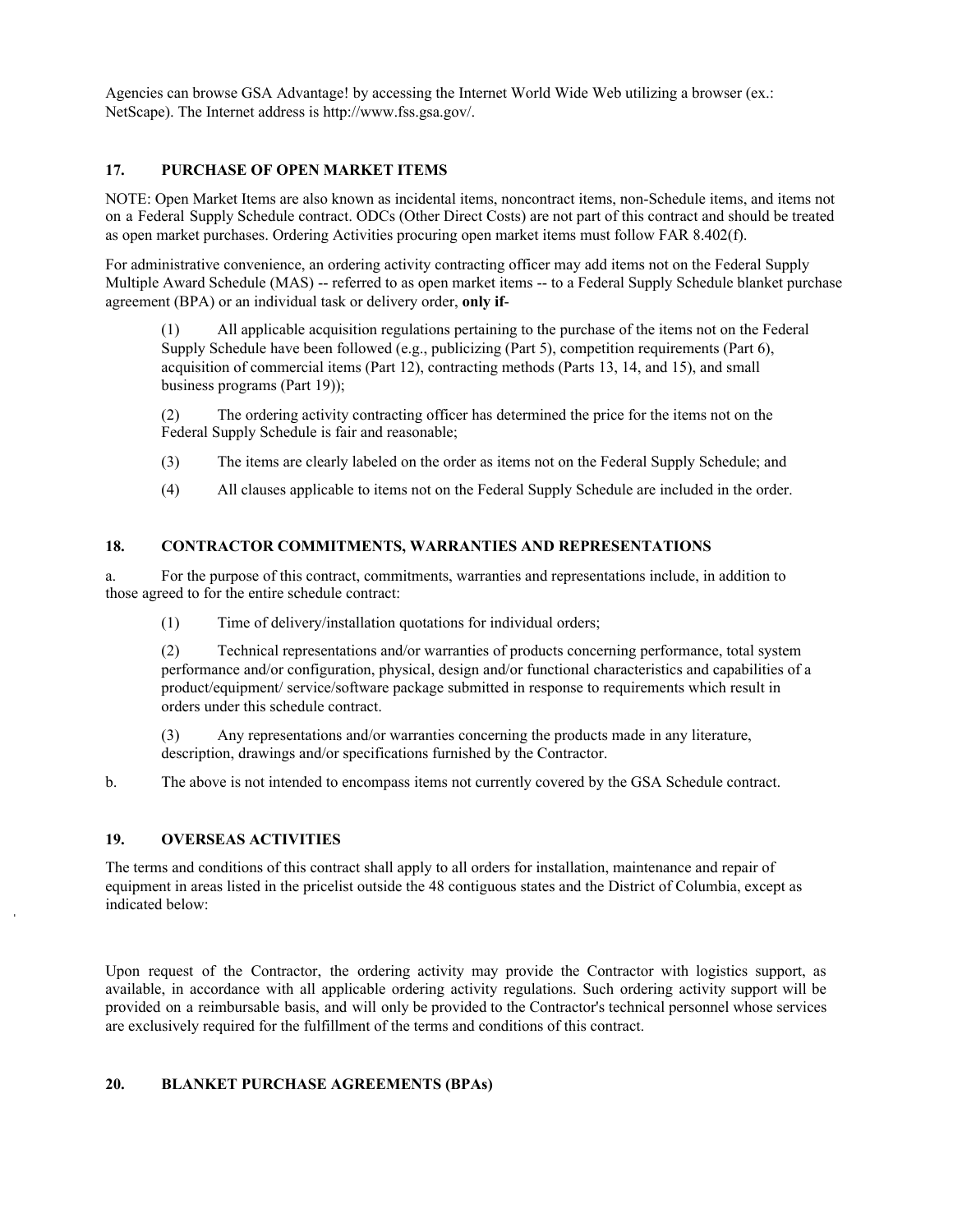The use of BPAs under any schedule contract to fill repetitive needs for supplies or services is allowable. BPAs may be established with one or more schedule contractors. The number of BPAs to be established is within the discretion of the ordering activity establishing the BPA and should be based on a strategy that is expected to maximize the effectiveness of the BPA(s). Ordering activities shall follow FAR 8.405-3 when creating and implementing BPA(s).

## **21. CONTRACTOR TEAM ARRANGEMENTS**

Contractors participating in contractor team arrangements must abide by all terms and conditions of their respective contracts. This includes compliance with Clauses 552.238-74, Industrial Funding Fee and Sales Reporting, i.e., each contractor (team member) must report sales and remit the IFF for all products and services provided under its individual contract.

# **22. INSTALLATION, DEINSTALLATION, REINSTALLATION**

The Davis-Bacon Act (40 U.S.C. 276a-276a-7) provides that contracts in excess of \$2,000 to which the United States or the District of Columbia is a party for construction, alteration, or repair (including painting and decorating) of public buildings or public works with the United States, shall contain a clause that no laborer or mechanic employed directly upon the site of the work shall received less than the prevailing wage rates as determined by the Secretary of Labor. The requirements of the Davis-Bacon Act do not apply if the construction work is incidental to the furnishing of supplies, equipment, or services. For example, the requirements do not apply to simple installation or alteration of a public building or public work that is incidental to furnishing supplies or equipment under a supply contract. However, if the construction, alteration or repair is segregable and exceeds \$2,000, then the requirements of the Davis-Bacon Act applies.

The ordering activity issuing the task order against this contract will be responsible for proper administration and enforcement of the Federal labor standards covered by the Davis-Bacon Act. The proper Davis-Bacon wage determination will be issued by the ordering activity at the time a request for quotations is made for applicable construction classified installation, deinstallation, and reinstallation services under SIN 132-8.

#### **23. SECTION 508 COMPLIANCE.**

The EIT standard can be found at: [www.Section508.gov/.](http://www.section508.gov/)

#### **24. PRIME CONTRACTOR ORDERING FROM FEDERAL SUPPLY SCHEDULES.**

Prime Contractors (on cost reimbursement contracts) placing orders under Federal Supply Schedules, on behalf of an ordering activity, shall follow the terms of the applicable schedule and authorization and include with each order –

(a) A copy of the authorization from the ordering activity with whom the contractor has the prime contract (unless a copy was previously furnished to the Federal Supply Schedule contractor); and

(b) The following statement:

This order is placed under written authorization from dated . In the event of any inconsistency between the terms and conditions of this order and those of your Federal Supply Schedule contract, the latter will govern.

## **25. INSURANCE—WORK ON A GOVERNMENT INSTALLATION (JAN 1997)(FAR 52.228-5)**

(a) The Contractor shall, at its own expense, provide and maintain during the entire performance of this contract, at least the kinds and minimum amounts of insurance required in the Schedule or elsewhere in the contract.

(b) Before commencing work under this contract, the Contractor shall notify the Contracting Officer in writing that the required insurance has been obtained. The policies evidencing required insurance shall contain an endorsement to the effect that any cancellation or any material change adversely affecting the Government's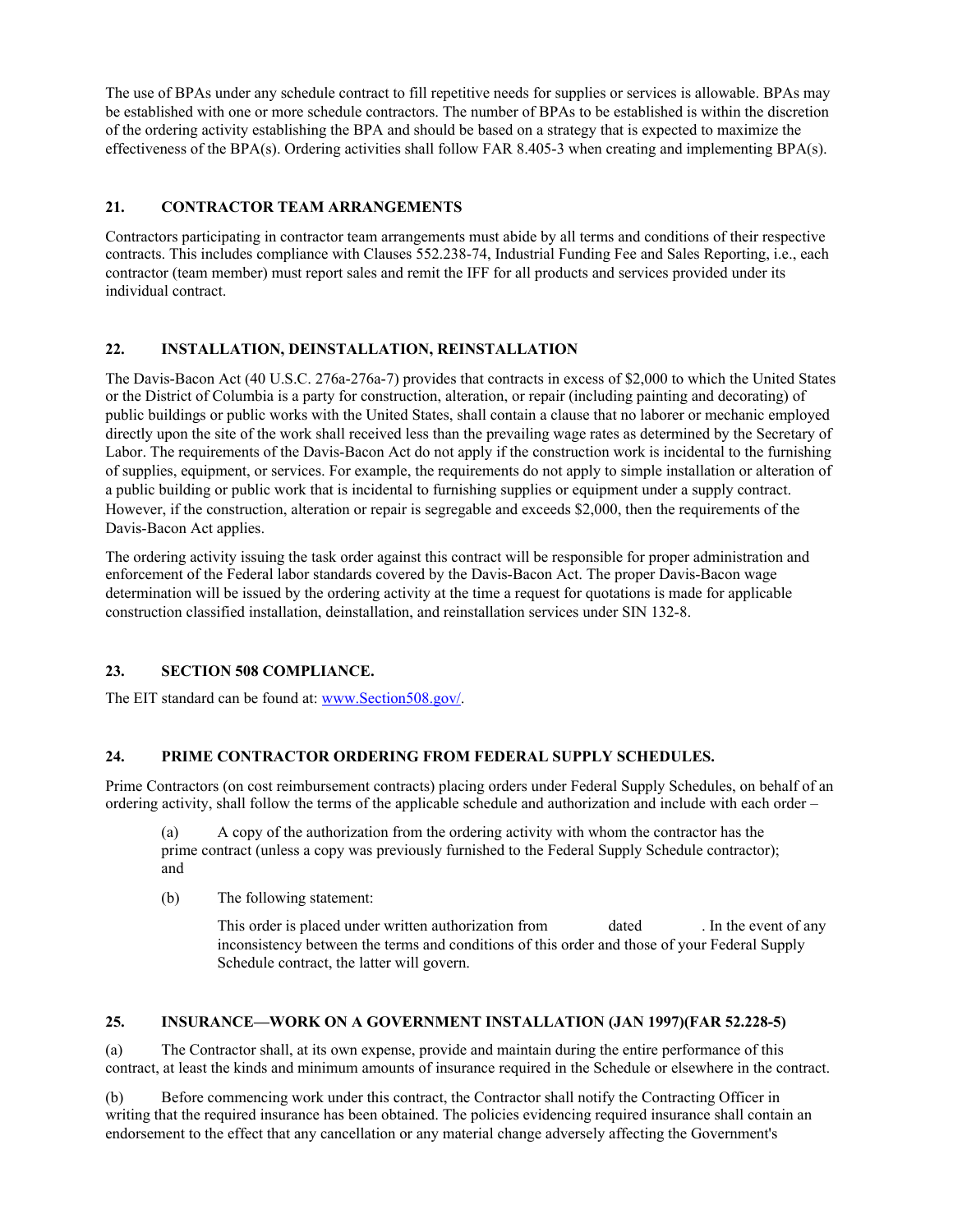interest shall not be effective—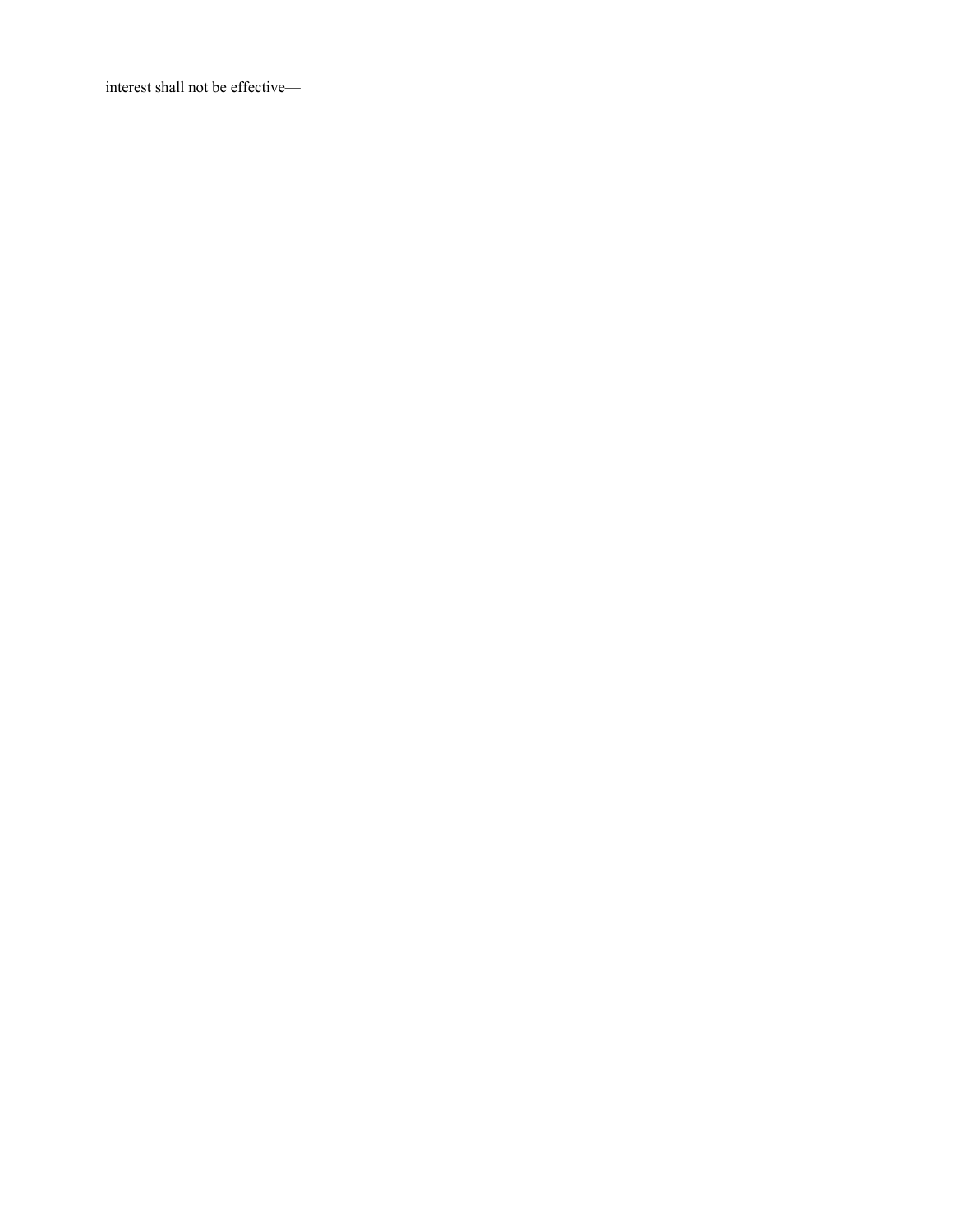(1) For such period as the laws of the State in which this contract is to be performed prescribe; or

(2) Until 30 days after the insurer or the Contractor gives written notice to the Contracting Officer, whichever period is longer.

(c) The Contractor shall insert the substance of this clause, including this paragraph (c), in subcontracts under this contract that require work on a Government installation and shall require subcontractors to provide and maintain the insurance required in the Schedule or elsewhere in the contract. The Contractor shall maintain a copy of all subcontractors' proofs of required insurance, and shall make copies available to the Contracting Officer upon request.

## **26. SOFTWARE INTEROPERABILITY.**

Offerors are encouraged to identify within their software items any component interfaces that support open standard interoperability. An item's interface may be identified as interoperable on the basis of participation in a Government agency-sponsored program or in an independent organization program. Interfaces may be identified by reference to an interface registered in the component registry located at [http://www.core.gov.](http://www.core.gov/)

## **27. ADVANCE PAYMENTS**

A payment under this contract to provide a service or deliver an article for the United States Government may not be more than the value of the service already provided or the article already delivered. Advance or pre-payment is not authorized or allowed under this contract. (31 U.S.C. 3324)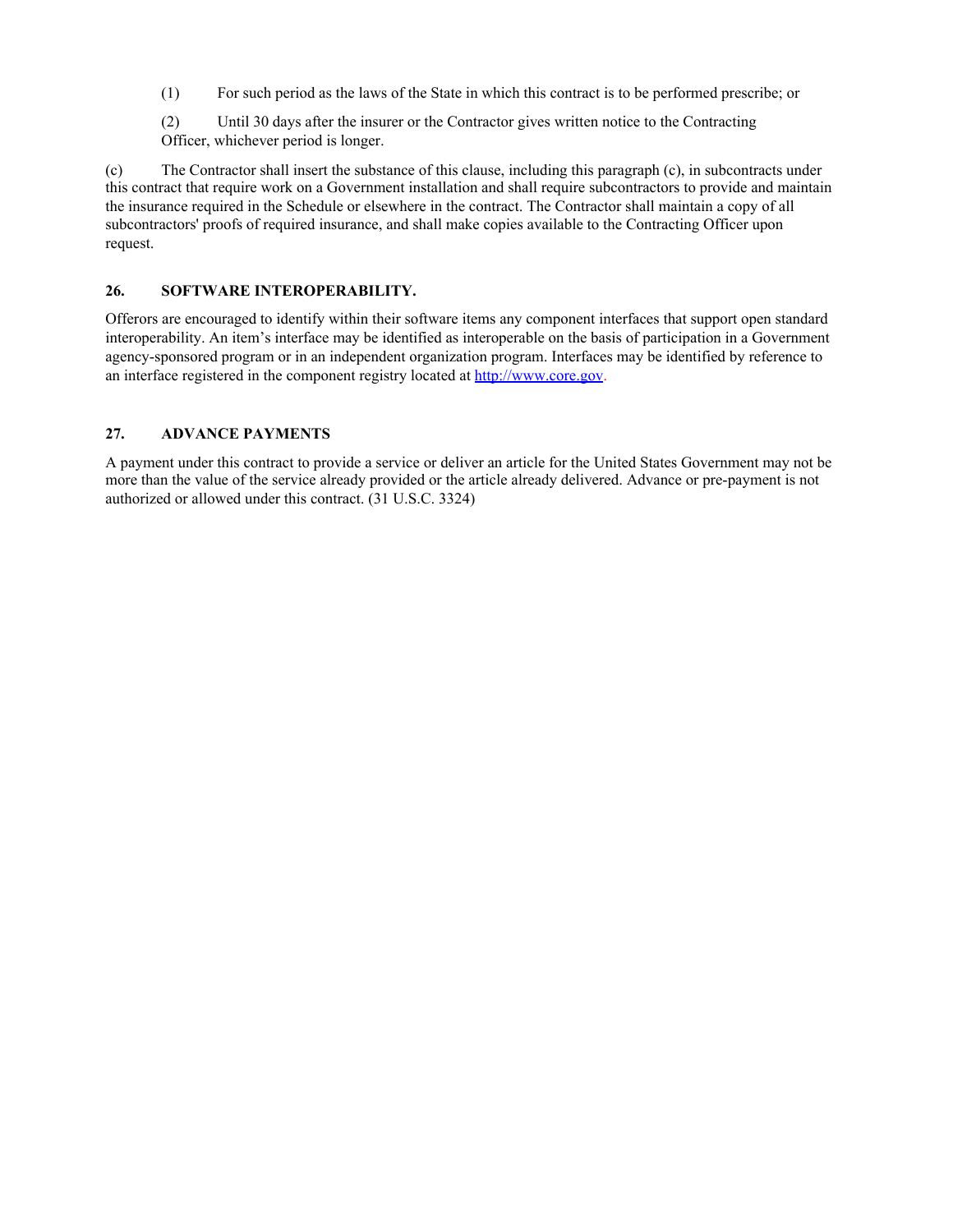# <span id="page-14-0"></span>TERMS AND CONDITIONS APPLICABLE TO INFORMATION TECHNOLOGY (IT) PROFESSIONAL SERVICES (SPECIAL ITEM NUMBER 132-51)

# **1. SCOPE**

a. The prices, terms and conditions stated under Special Item Number 132-51 Information Technology Professional Services apply exclusively to IT Services within the scope of this Information Technology Schedule.

b. The Contractor shall provide services at the Contractor's facility and/or at the ordering activity location, as agreed to by the Contractor and the ordering activity.

# **2. PERFORMANCE INCENTIVES**

a. Performance incentives may be agreed upon between the Contractor and the ordering activity on individual fixed price orders or Blanket Purchase Agreements under this contract in accordance with this clause.

b. The ordering activity must establish a maximum performance incentive price for these services and/or total solutions on individual orders or Blanket Purchase Agreements.

c. Incentives should be designed to relate results achieved by the contractor to specified targets. To the maximum extent practicable, ordering activities shall consider establishing incentives where performance is critical to the ordering activity's mission and incentives are likely to motivate the contractor. Incentives shall be based on objectively measurable tasks.

# **3. ORDER**

a. Agencies may use written orders, EDI orders, blanket purchase agreements, individual purchase orders, or task orders for ordering services under this contract. Blanket Purchase Agreements shall not extend beyond the end of the contract period; all services and delivery shall be made and the contract terms and conditions shall continue in effect until the completion of the order. Orders for tasks which extend beyond the fiscal year for which funds are available shall include FAR 52.232-19 (Deviation – May 2003) Availability of Funds for the Next Fiscal Year. The purchase order shall specify the availability of funds and the period for which funds are available.

b. All task orders are subject to the terms and conditions of the contract. In the event of conflict between a task order and the contract, the contract will take precedence.

# **4. PERFORMANCE OF SERVICES**

a. The Contractor shall commence performance of services on the date agreed to by the Contractor and the ordering activity.

b. The Contractor agrees to render services only during normal working hours, unless otherwise agreed to by the Contractor and the ordering activity.

c. The ordering activity should include the criteria for satisfactory completion for each task in the Statement of Work or Delivery Order. Services shall be completed in a good and workmanlike manner.

d. Any Contractor travel required in the performance of IT/EC Services must comply with the Federal Travel Regulation or Joint Travel Regulations, as applicable, in effect on the date(s) the travel is performed. Established Federal Government per diem rates will apply to all Contractor travel. Contractors cannot use GSA city pair contracts.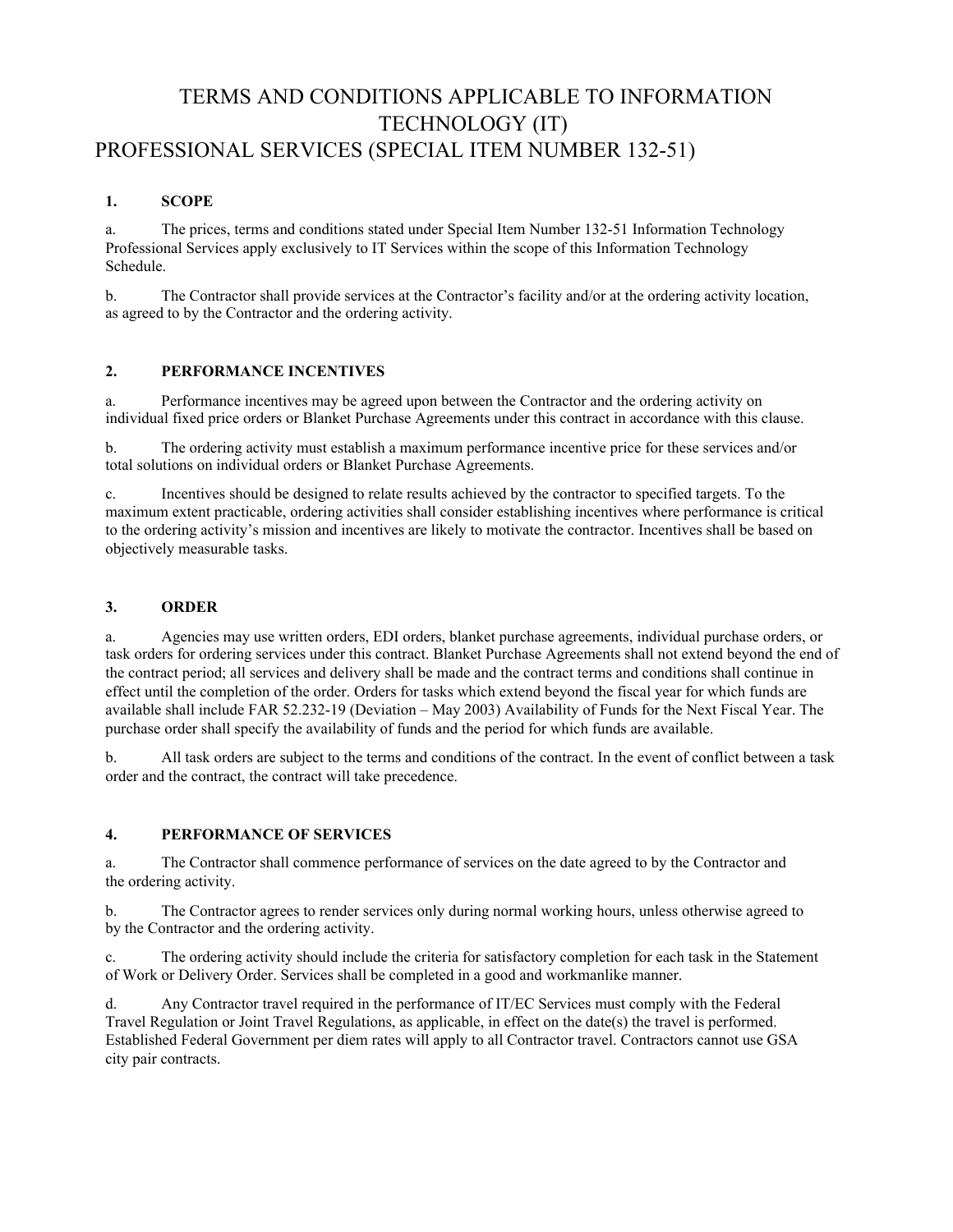# **5. STOP-WORK ORDER (FAR 52.242-15) (AUG 1989)**

(a) The Contracting Officer may, at any time, by written order to the Contractor, require the Contractor to stop all, or any part, of the work called for by this contract for a period of 90 days after the order is delivered to the Contractor, and for any further period to which the parties may agree. The order shall be specifically identified as a stop-work order issued under this clause. Upon receipt of the order, the Contractor shall immediately comply with its terms and take all reasonable steps to minimize the incurrence of costs allocable to the work covered by the order during the period of work stoppage. Within a period of 90 days after a stop-work is delivered to the Contractor, or within any extension of that period to which the parties shall have agreed, the Contracting Officer shall either-

(1) Cancel the stop-work order; or

(2) Terminate the work covered by the order as provided in the Default, or the Termination for Convenience of the Government, clause of this contract.

(b) If a stop-work order issued under this clause is canceled or the period of the order or any extension thereof expires, the Contractor shall resume work. The Contracting Officer shall make an equitable adjustment in the delivery schedule or contract price, or both, and the contract shall be modified, in writing, accordingly, if-

(1) The stop-work order results in an increase in the time required for, or in the Contractor's cost properly allocable to, the performance of any part of this contract; and

(2) The Contractor asserts its right to the adjustment within 30 days after the end of the period of work stoppage; provided, that, if the Contracting Officer decides the facts justify the action, the Contracting Officer may receive and act upon the claim submitted at any time before final payment under this contract.

(c) If a stop-work order is not canceled and the work covered by the order is terminated for the convenience of the Government, the Contracting Officer shall allow reasonable costs resulting from the stop-work order in arriving at the termination settlement.

(d) If a stop-work order is not canceled and the work covered by the order is terminated for default, the Contracting Officer shall allow, by equitable adjustment or otherwise, reasonable costs resulting from the stop-work order.

# **6. INSPECTION OF SERVICES**

The Inspection of Services–Fixed Price (AUG 1996) (Deviation – May 2003) clause at FAR 52.246-4 applies to firmfixed price orders placed under this contract. The Inspection–Time-and-Materials and Labor-Hour (JAN 1986) (Deviation – May 2003) clause at FAR 52.246-6 applies to time-and-materials and labor-hour orders placed under this contract.

# **7. RESPONSIBILITIES OF THE CONTRACTOR**

The Contractor shall comply with all laws, ordinances, and regulations (Federal, State, City, or otherwise) covering work of this character. If the end product of a task order is software, then FAR 52.227-14 (Deviation – May 2003) Rights in Data – General, may apply.

# **8. RESPONSIBILITIES OF THE ORDERING ACTIVITY**

Subject to security regulations, the ordering activity shall permit Contractor access to all facilities necessary to perform the requisite IT/EC Services.

# **9. INDEPENDENT CONTRACTOR**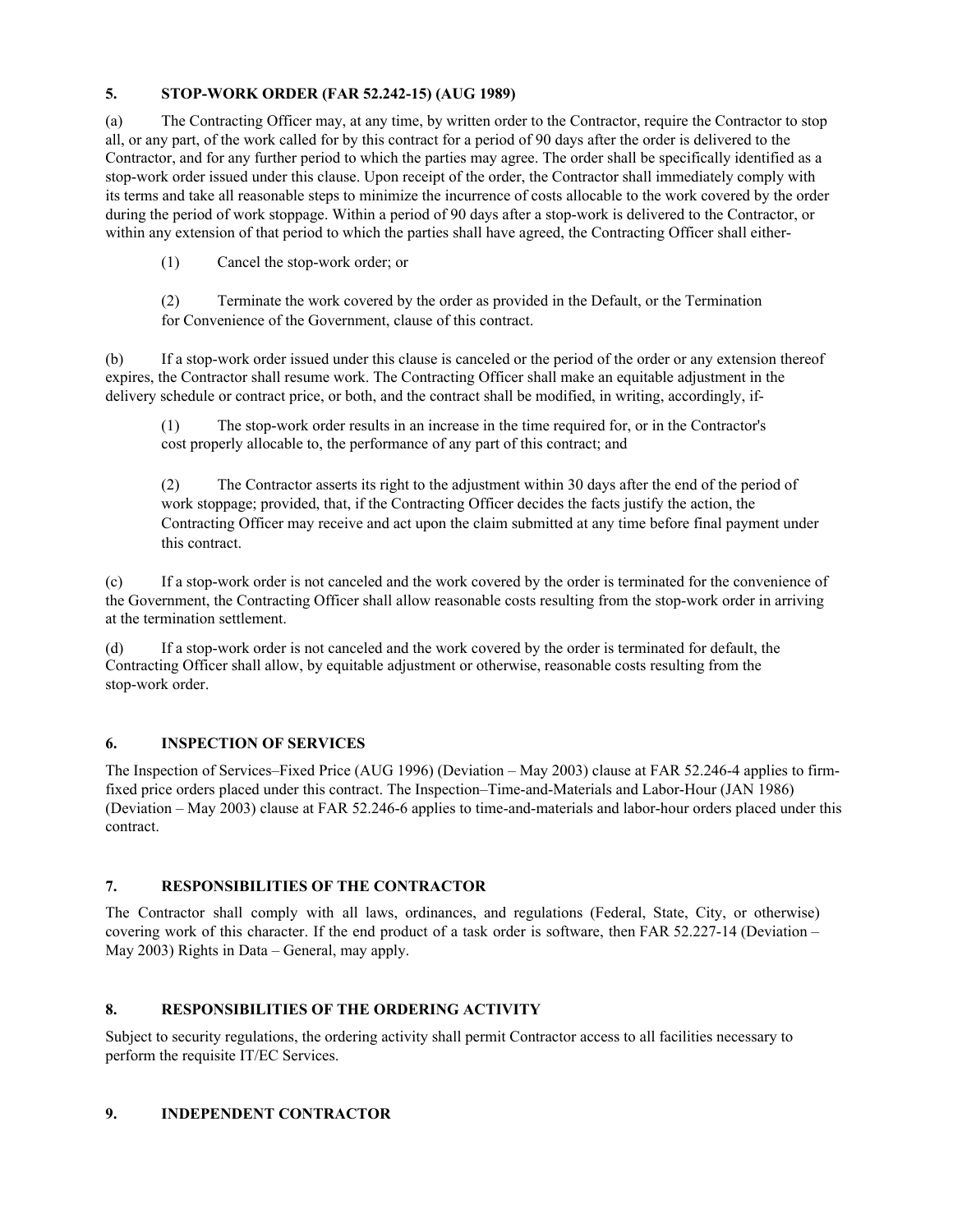All IT Services performed by the Contractor under the terms of this contract shall be as an independent Contractor, and not as an agent or employee of the ordering activity.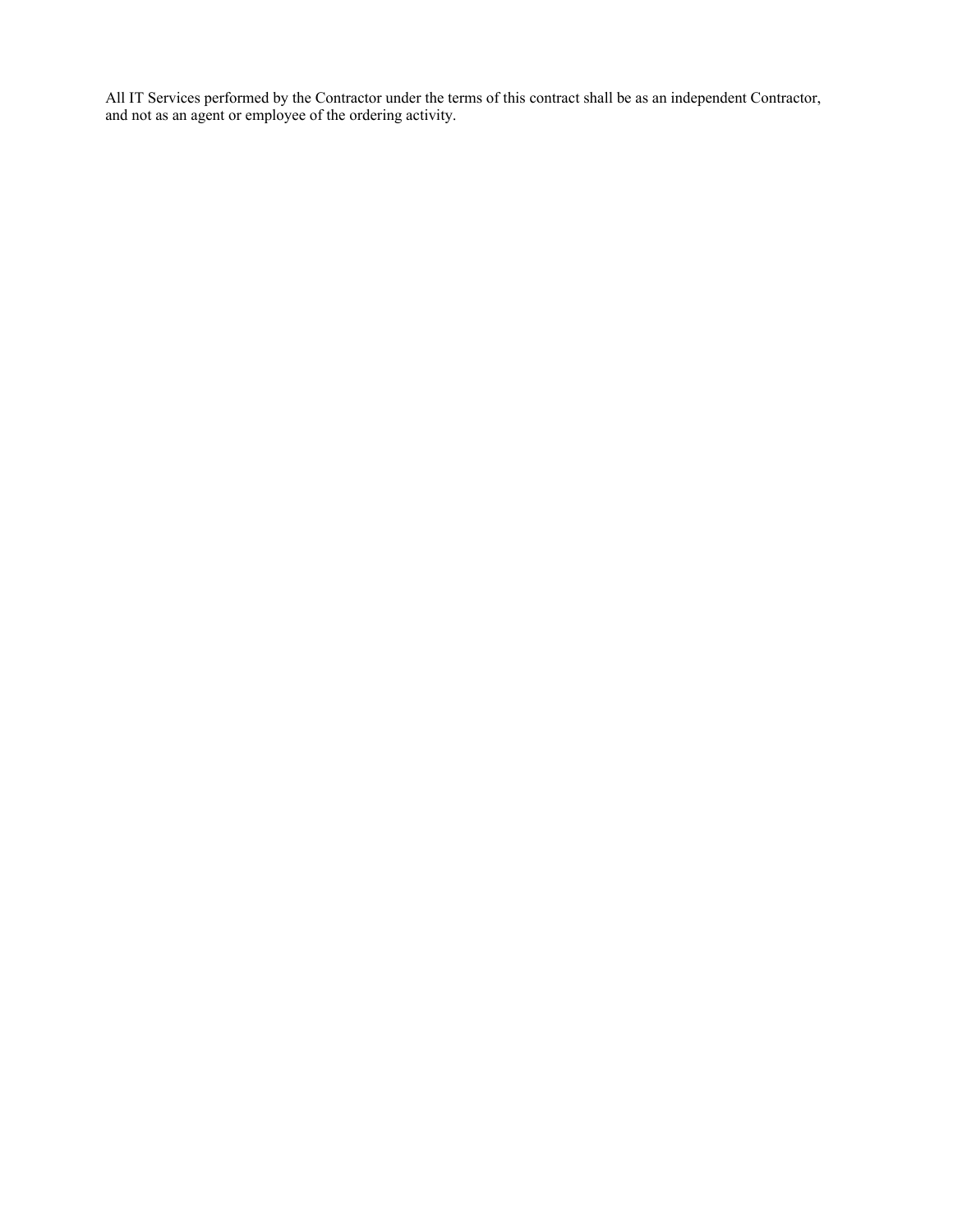# **10. ORGANIZATIONAL CONFLICTS OF INTEREST**

# a. Definitions.

―Contractor‖ means the person, firm, unincorporated association, joint venture, partnership, or corporation that is a party to this contract.

―Contractor and its affiliates‖ and ―Contractor or its affiliates‖ refers to the Contractor, its chief executives, directors, officers, subsidiaries, affiliates, subcontractors at any tier, and consultants and any joint venture involving the Contractor, any entity into or with which the Contractor subsequently merges or affiliates, or any other successor or assignee of the Contractor.

An —Organizational conflict of interest  $\parallel$  exists when the nature of the work to be performed under a proposed ordering activity contract, without some restriction on ordering activities by the Contractor and its affiliates, may either (i)

result in an unfair competitive advantage to the Contractor or its affiliates or (ii) impair the Contractor's or its affiliates' objectivity in performing contract work.

b. To avoid an organizational or financial conflict of interest and to avoid prejudicing the best interests of the ordering activity, ordering activities may place restrictions on the Contractors, its affiliates, chief executives, directors, subsidiaries and subcontractors at any tier when placing orders against schedule contracts. Such restrictions shall be consistent with FAR 9.505 and shall be designed to avoid, neutralize, or mitigate organizational conflicts of interest that might otherwise exist in situations related to individual orders placed against the schedule contract. Examples of situations, which may require restrictions, are provided at FAR 9.508.

# **11. INVOICES**

The Contractor, upon completion of the work ordered, shall submit invoices for IT services. Progress payments may be authorized by the ordering activity on individual orders if appropriate. Progress payments shall be based upon completion of defined milestones or interim products. Invoices shall be submitted monthly for recurring services performed during the preceding month.

# **12. PAYMENTS**

For firm-fixed price orders the ordering activity shall pay the Contractor, upon submission of proper invoices or vouchers, the prices stipulated in this contract for service rendered and accepted. Progress payments shall be made only when authorized by the order. For time-and-materials orders, the Payments under Time-and-Materials and Labor-Hour Contracts at FAR 52.232-7 (DEC 2002), (Alternate II – Feb 2002) (Deviation – May 2003) applies to time-and-materials orders placed under this contract. For labor-hour orders, the Payment under Time-and-Materials and Labor-Hour Contracts at FAR 52.232-7 (DEC 2002), (Alternate II – Feb 2002) (Deviation – May 2003)) applies to labor-hour orders placed under this contract. 52.216-31(Feb 2007) Time-and-Materials/Labor-Hour Proposal Requirements**—**Commercial Item Acquisition As prescribed in 16.601(e)(3), insert the following provision:

(a) The Government contemplates award of a Time-and-Materials or Labor-Hour type of contract resulting from this solicitation.

(b) The offeror must specify fixed hourly rates in its offer that include wages, overhead, general and administrative expenses, and profit. The offeror must specify whether the fixed hourly rate for each labor category applies to labor performed by—

- (1) The offeror;
- (2) Subcontractors; and/or
- (3) Divisions, subsidiaries, or affiliates of the offeror under a common control.

# **13. RESUMES**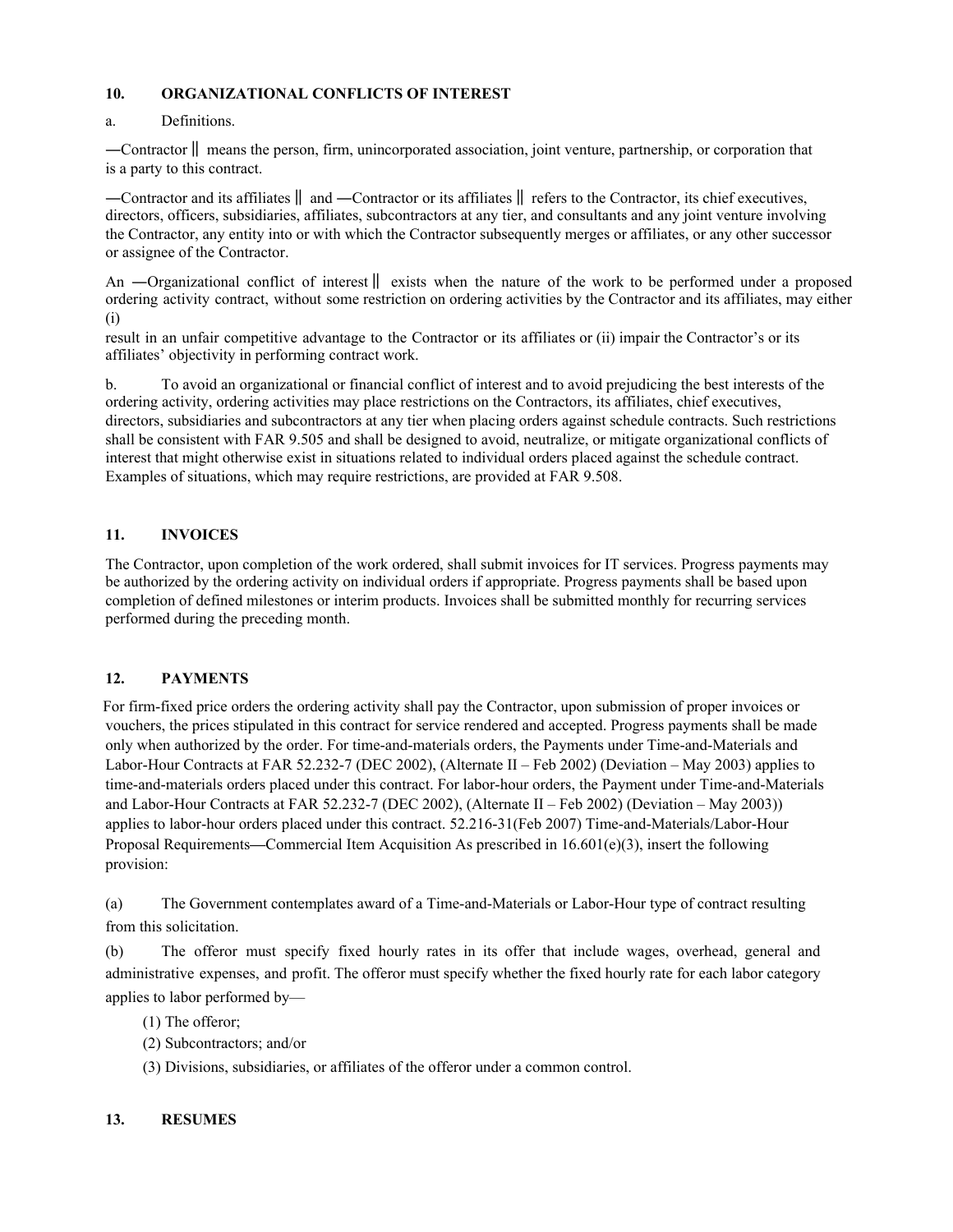Resumes shall be provided to the GSA Contracting Officer or the user ordering activity upon request.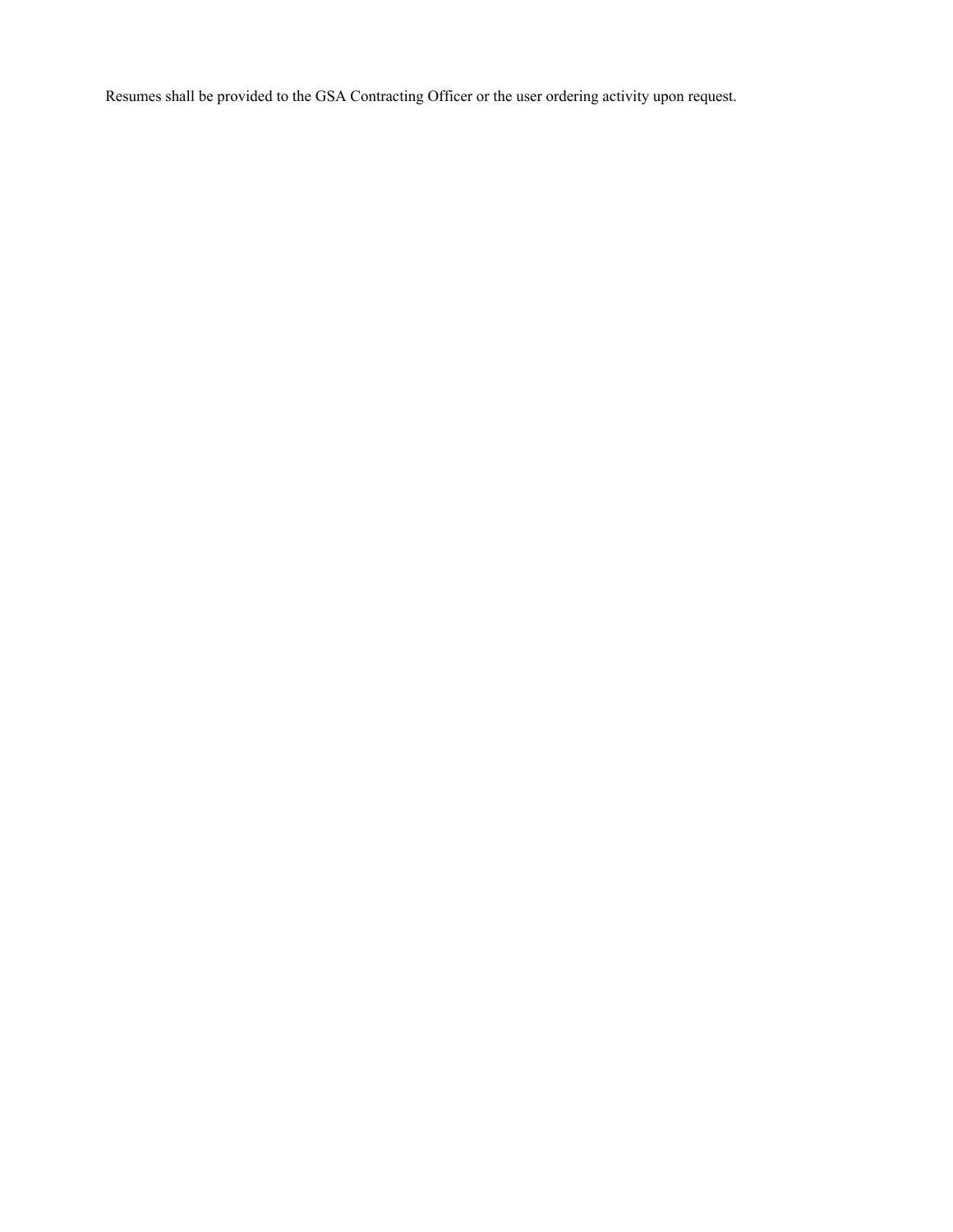## **14. INCIDENTAL SUPPORT COSTS**

Incidental support costs are available outside the scope of this contract. The costs will be negotiated separately with the ordering activity in accordance with the guidelines set forth in the FAR.

# **15. APPROVAL OF SUBCONTRACTS**

The ordering activity may require that the Contractor receive, from the ordering activity's Contracting Officer, written consent before placing any subcontract for furnishing any of the work called for in a task order.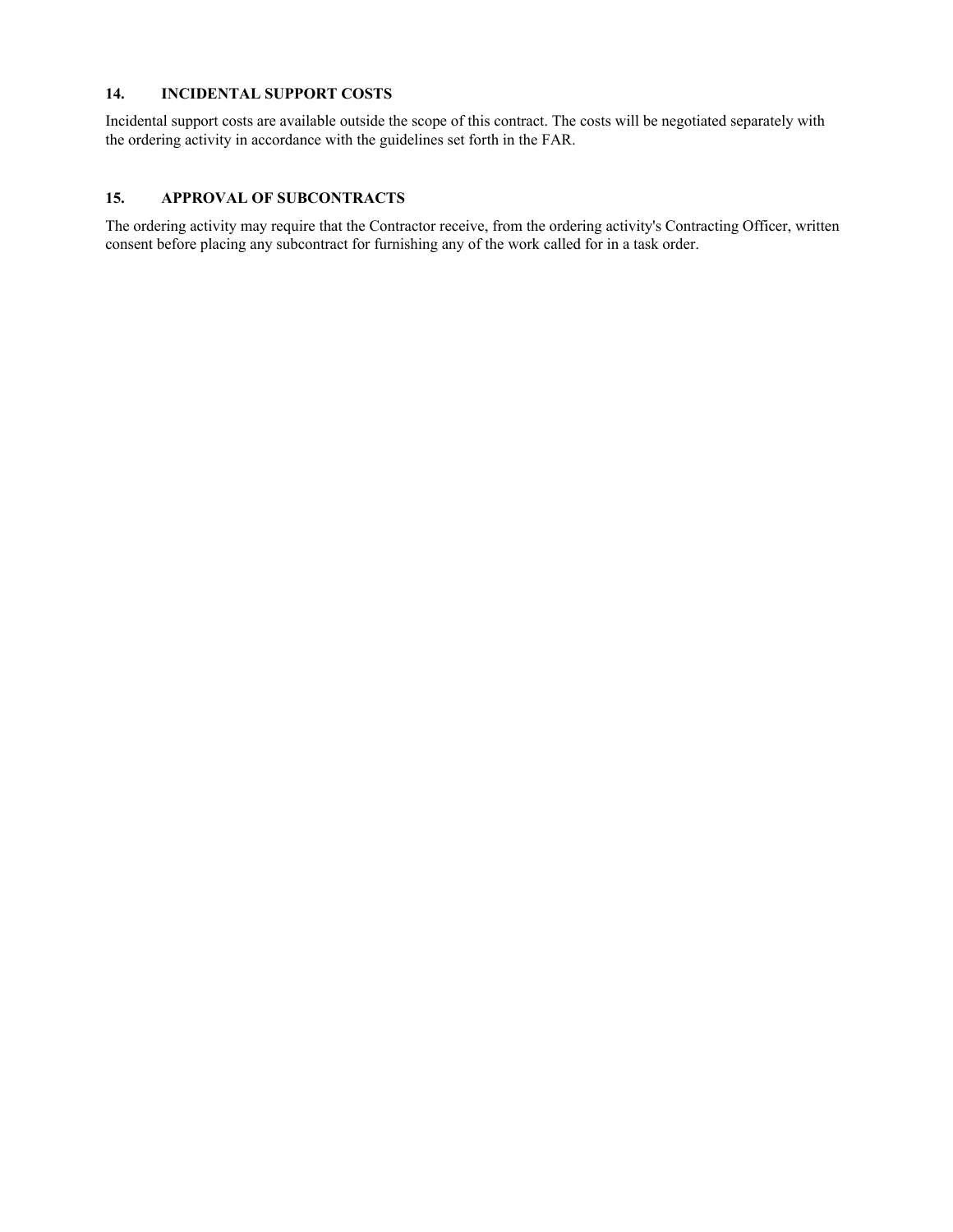# USA COMMITMENT TO PROMOTE SMALL BUSINESS PARTICIPATION PROCUREMENT PROGRAMS

#### PREAMBLE

<span id="page-20-0"></span>Applied Geographics, Inc. (AppGeo) provides commercial products and services to ordering activities. We are committed to promoting participation of small, small disadvantaged and women-owned small businesses in our contracts. We pledge to provide opportunities to the small business community through reselling opportunities, mentor-protégé programs, joint ventures, teaming arrangements, and subcontracting.

#### COMMITMENT

To actively seek and partner with small businesses.

To identify, qualify, mentor and develop small, small disadvantaged and women-owned small businesses by purchasing from these businesses whenever practical.

To develop and promote company policy initiatives that demonstrate our support for awarding contracts and subcontracts to small business concerns.

To undertake significant efforts to determine the potential of small, small disadvantaged and women-owned small business to supply products and services to our company.

To insure procurement opportunities are designed to permit the maximum possible participation of small, small disadvantaged, and women-owned small businesses.

To attend business opportunity workshops, minority business enterprise seminars, trade fairs, procurement conferences, etc., to identify and increase small businesses with whom to partner.

To publicize in our marketing publications our interest in meeting small businesses that may be interested in subcontracting opportunities.

We signify our commitment to work in partnership with small, small disadvantaged and women-owned small businesses to promote and increase their participation in ordering activity contracts. To accelerate potential opportunities please contact **(**Richard Grady, President, Tel. 617-447-2400, [rgrady@appgeo.com,](mailto:rgrady@appgeo.com) Fax 617-259- 1688)**.**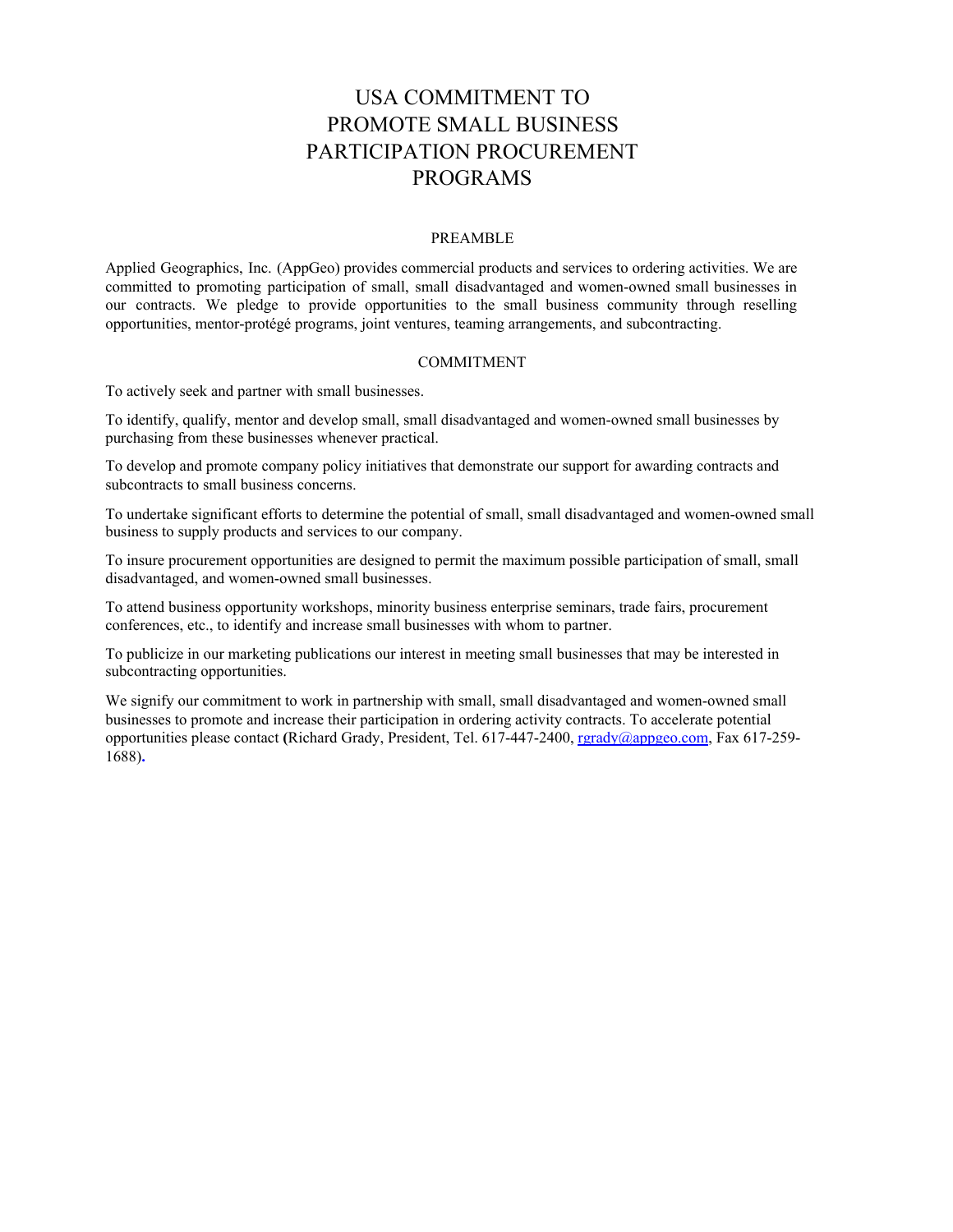# <span id="page-21-0"></span>BEST VALUE BLANKET PURCHASE AGREEMENT FEDERAL SUPPLY **SCHEDULE**

Applied Geographics, Inc.

In the spirit of the Federal Acquisition Streamlining Act (ordering activity) and (Contractor) enter into a cooperative agreement to further reduce the administrative costs of acquiring commercial items from the General Services Administration (GSA) Federal Supply Schedule Contract(s) GS-35F-0001P.

Federal Supply Schedule contract BPAs eliminate contracting and open market costs such as: search for sources; the development of technical documents, solicitations and the evaluation of offers. Teaming Arrangements are permitted with Federal Supply Schedule Contractors in accordance with Federal Acquisition Regulation (FAR) 9.6.

This BPA will further decrease costs, reduce paperwork, and save time by eliminating the need for repetitive, individual purchases from the schedule contract. The end result is to create a purchasing mechanism for the ordering activity that works better and costs less.

Signatures

Ordering Activity **Date Date Contractor** Date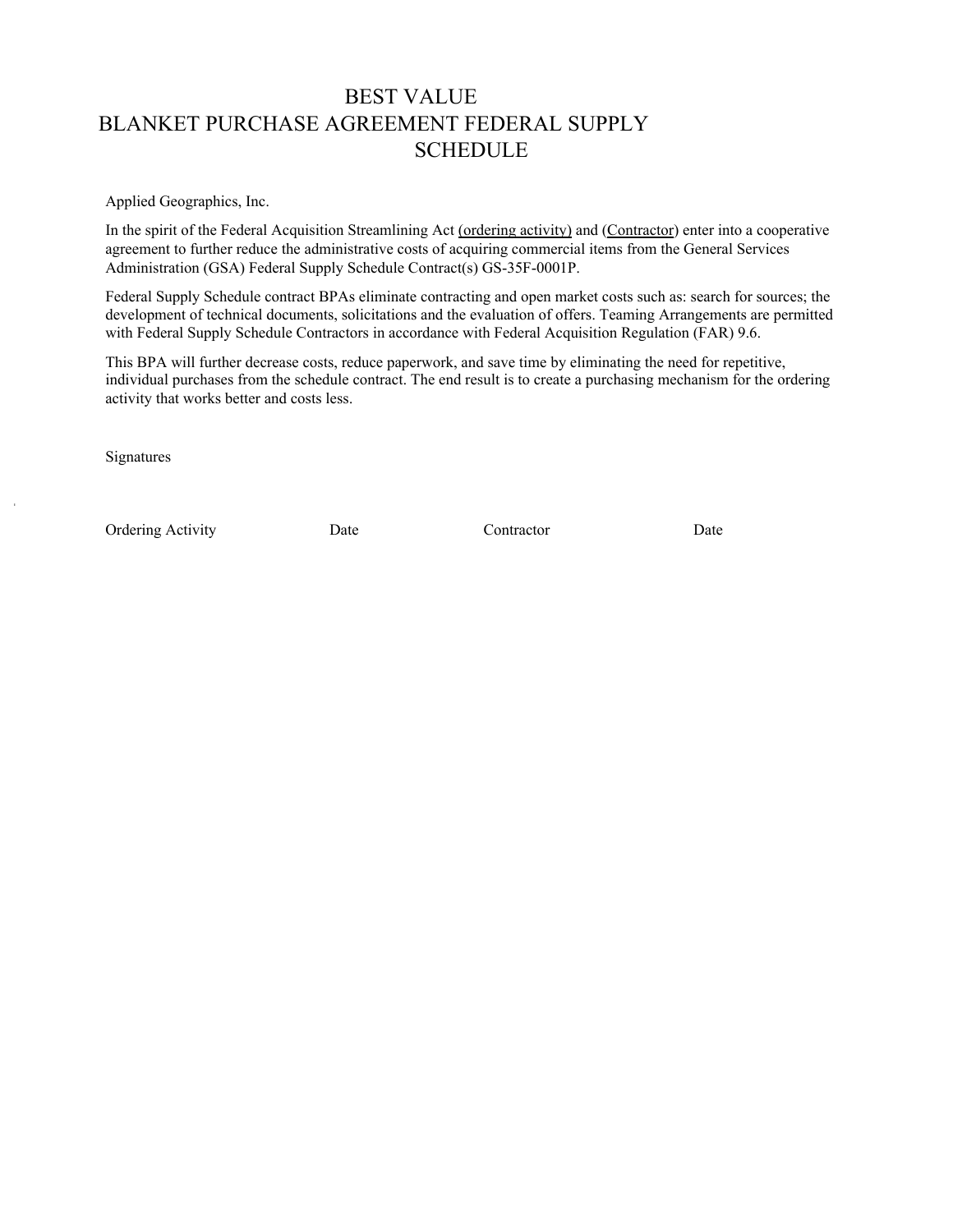#### BPA NUMBER

#### (CUSTOMER NAME) BLANKET PURCHASE AGREEMENT

Pursuant to GSA Federal Supply Schedule Contract Number(s) GS-35F-0001P, Blanket Purchase Agreements, the Contractor agrees to the following terms of a Blanket Purchase Agreement (BPA) EXCLUSIVELY WITH (ordering activity):

(1) The following contract items can be ordered under this BPA. All orders placed against this BPA are subject to the terms and conditions of the contract, except as noted below:

MODEL NUMBER/PART NUMBER \*SPECIAL BPA DISCOUNT/PRICE

(2) Delivery:

#### DESTINATION DELIVERY SCHEDULES / DATES

(3) The ordering activity estimates, but does not guarantee, that the volume of purchases through this agreement will be

- (4) This BPA does not obligate any funds.
- (5) This BPA expires on or at the end of the contract period, whichever is earlier.

(6) The following office(s) is hereby authorized to place orders under this BPA:

OFFICE POINT OF **CONTACT** 

(7) Orders will be placed against this BPA via Electronic Data Interchange (EDI), FAX, or paper.

(8) Unless otherwise agreed to, all deliveries under this BPA must be accompanied by delivery tickets or sales slips that must contain the following information as a minimum:

- (a) Name of Contractor;
- (b) Contract Number;
- (c) BPA Number;
- (d) Model Number or National Stock Number (NSN);
- (e) Purchase Order Number;
- (f) Date of Purchase;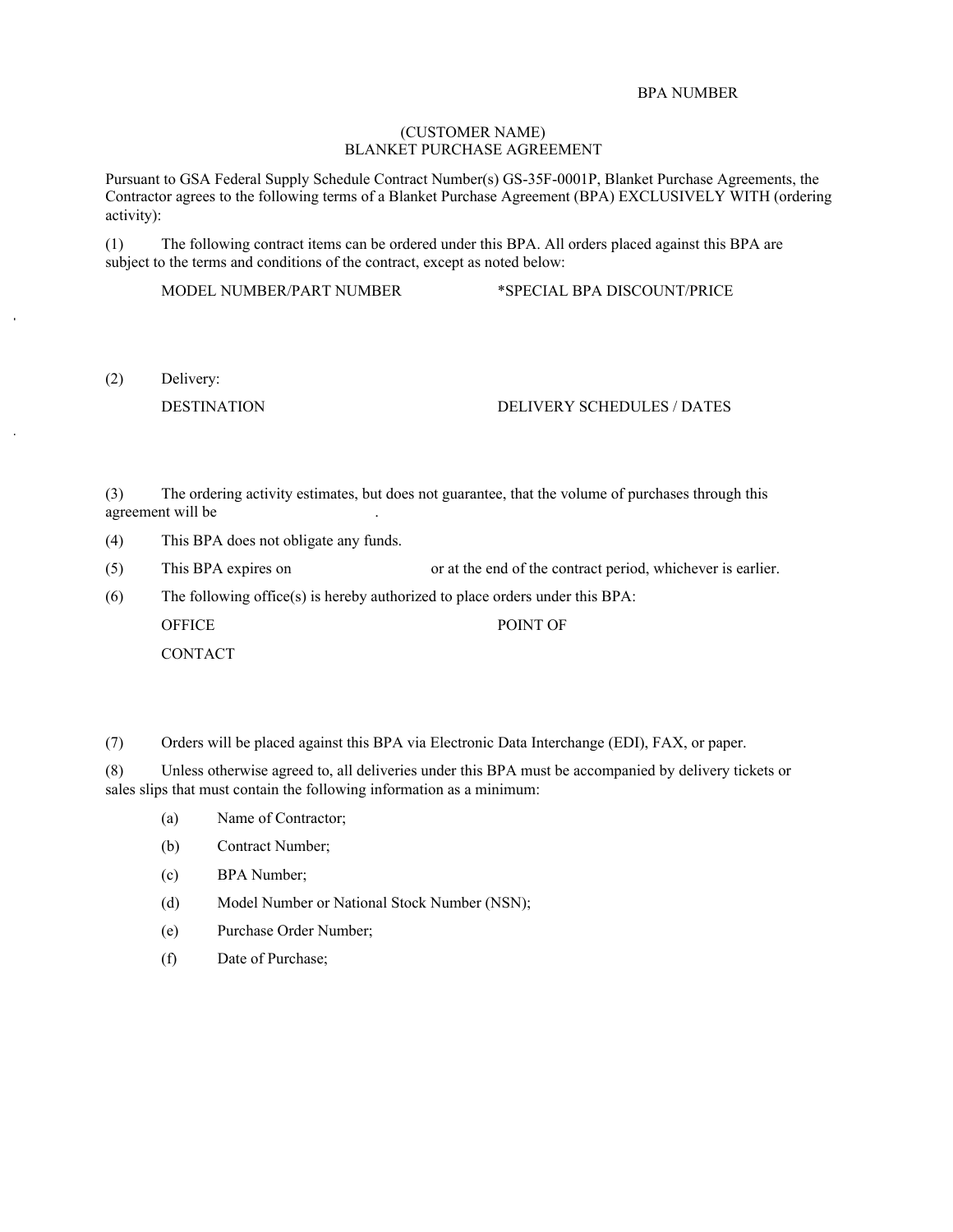(g) Quantity, Unit Price, and Extension of Each Item (unit prices and extensions need not be shown when incompatible with the use of automated systems; provided, that the invoice is itemized to show the information); and

(h) Date of Shipment.

(9) The requirements of a proper invoice are specified in the Federal Supply Schedule contract. Invoices will be submitted to the address specified within the purchase order transmission issued against this BPA.

(10) The terms and conditions included in this BPA apply to all purchases made pursuant to it. In the event of an inconsistency between the provisions of this BPA and the Contractor's invoice, the provisions of this BPA will take precedence.

#### **\*\*\*\*\*\*\*\*\*\*\*\*\*\*\*\*\*\*\*\*\*\*\*\*\*\*\*\*\*\*\*\*\*\*\*\*\*\*\*\*\*\*\*\*\*\*\*\*\*\*\*\*\*\*\*\*\*\*\*\*\*\*\*\*\*\*\*\*\*\*\*\*\*\*\*\*\*\*\*\*\*\*\*\*\*\*\*\*\*\*\***

## BASIC GUIDELINES FOR USING ―CONTRACTOR TEAM ARRANGEMENTS‖

Federal Supply Schedule Contractors may use —Contractor Team Arrangements  $\parallel$  (see FAR 9.6) to provide solutions when responding to ordering activity requirements.

These Team Arrangements can be included under a Blanket Purchase Agreement (BPA). BPAs are permitted under all Federal Supply Schedule contracts.

Orders under a Team Arrangement are subject to terms and conditions or the Federal Supply Schedule Contract.

Participation in a Team Arrangement is limited to Federal Supply Schedule Contractors.

Customers should refer to FAR 9.6 for specific details on Team Arrangements.

Here is a general outline on how it works:

- The customer identifies their requirements.
- Federal Supply Schedule Contractors may individually meet the customer's needs, or -
- Federal Supply Schedule Contractors may individually submit a Schedules —Team Solution  $\parallel$  to meet the customer's requirement.
- Customers make a best value selection.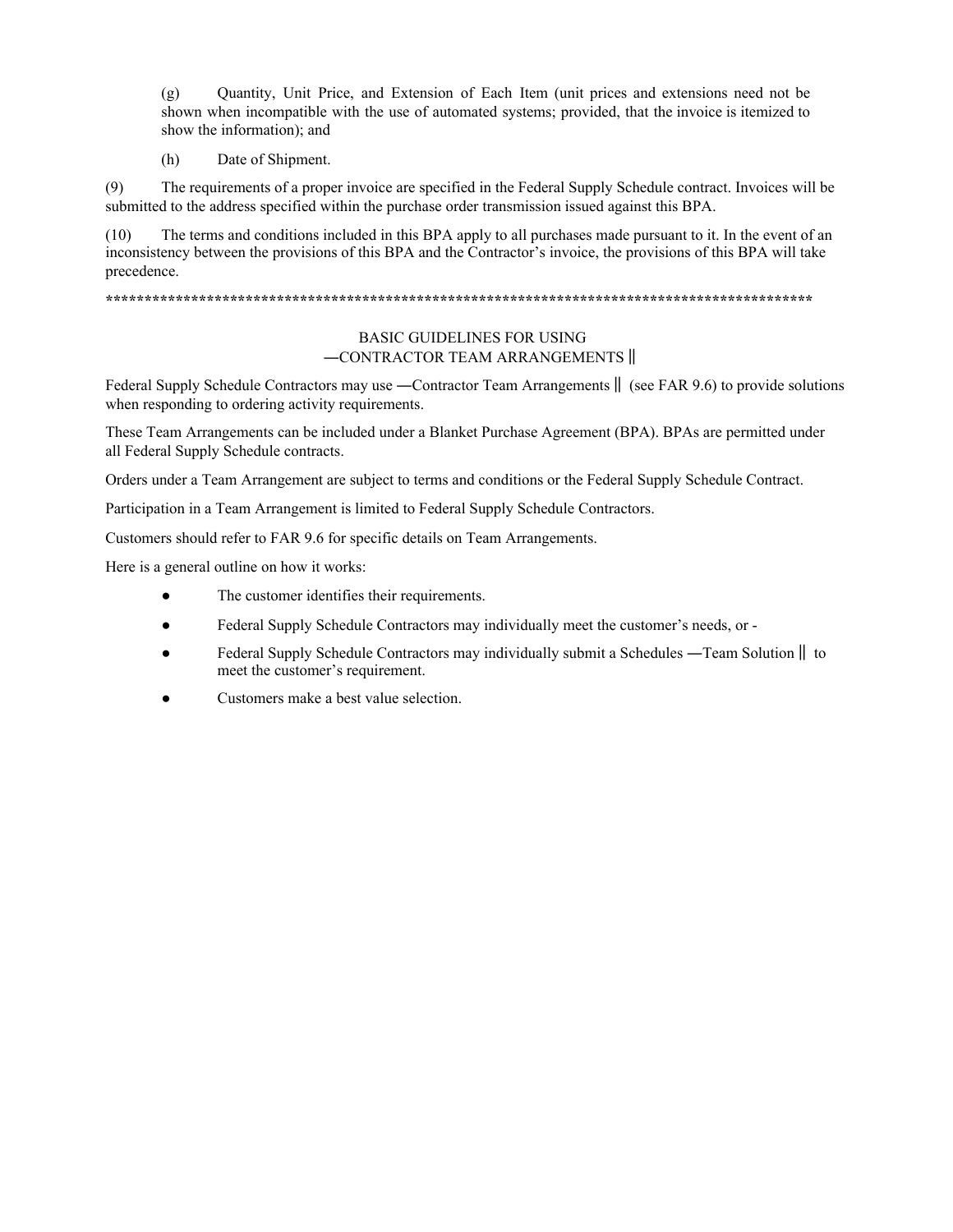# <span id="page-24-0"></span>PROPOSED GSA SCHEDULE CONTRACT SERVICES AND PRICING

## **Program Director**

Minimum/General Experience: Minimum 8 years of experience in program management and automation planning for IT projects including requirements analysis, hardware/software integration; systems implementation and training and deployment of automated systems.

Functional Responsibility: Oversees and manages entire programs for the implementation of information systems. Focal point of contact for project status, complex scheduling, scope changes/extensions, financial management, technical planning, reporting requirements and maximization of the projects' human and material resources.

Minimum Education: Bachelor's Degree in a related field from an accredited college or university.

### **Program Manager**

Minimum/General Experience: Minimum 4 years of experience in program management and automation planning for IT projects including requirements analysis, hardware/software integration; systems implementation and training and deployment of automated systems.

Functional Responsibility: Manages large programs for the implementation of information systems. Responsible for complex schedule, cost, and technical planning; reporting for satisfactory project execution; and maximization of the projects' human and material resources.

Minimum Education: Bachelor's Degree in a related field from an accredited college or university

#### **Senior Information Technology Consultant**

Minimum/General Experience: Minimum 6 years of experience in planning and implementation for IT projects that include systems analysis, database development, automation planning, hardware/software integration, systems implementation, training and deployment of automated systems. Must have excellent oral and written presentation communication skills and project management experience.

Functional Responsibility: Responsible for directing complex system implementations in the area of information technology, relating to application developments or enterprise-wide automations. Utilizes expert knowledge of all aspects of enterprise-wide implementations, process improvement, and re-engineering methodologies/principles to conduct complex modernization projects, or enterprise-wide communication automation. Estimates, plans, designs, and oversees all technical aspects of assigned projects.

Minimum Education: Bachelor's Degree in a related field from an accredited college or university.

#### **Project Manager**

Minimum/General Experience: Minimum 6 years of experience in project management and automation planning for IT projects including requirement analysis, hardware/software integration; systems implementation or training and deployment of automated systems.

Functional Responsibility: Manages projects for the implementation of information systems. Responsible for complex schedule, cost, and technical planning; reporting for satisfactory project execution; and maximization of the projects' human and material resources.

Minimum Education: Bachelor's Degree in a related field from an accredited college or university.

#### **Information Technology Consultant**

Minimum/General Experience: Minimum 6 years of experience in planning and implementation for IT projects that include systems analysis, database development, automation planning, hardware/software integration, systems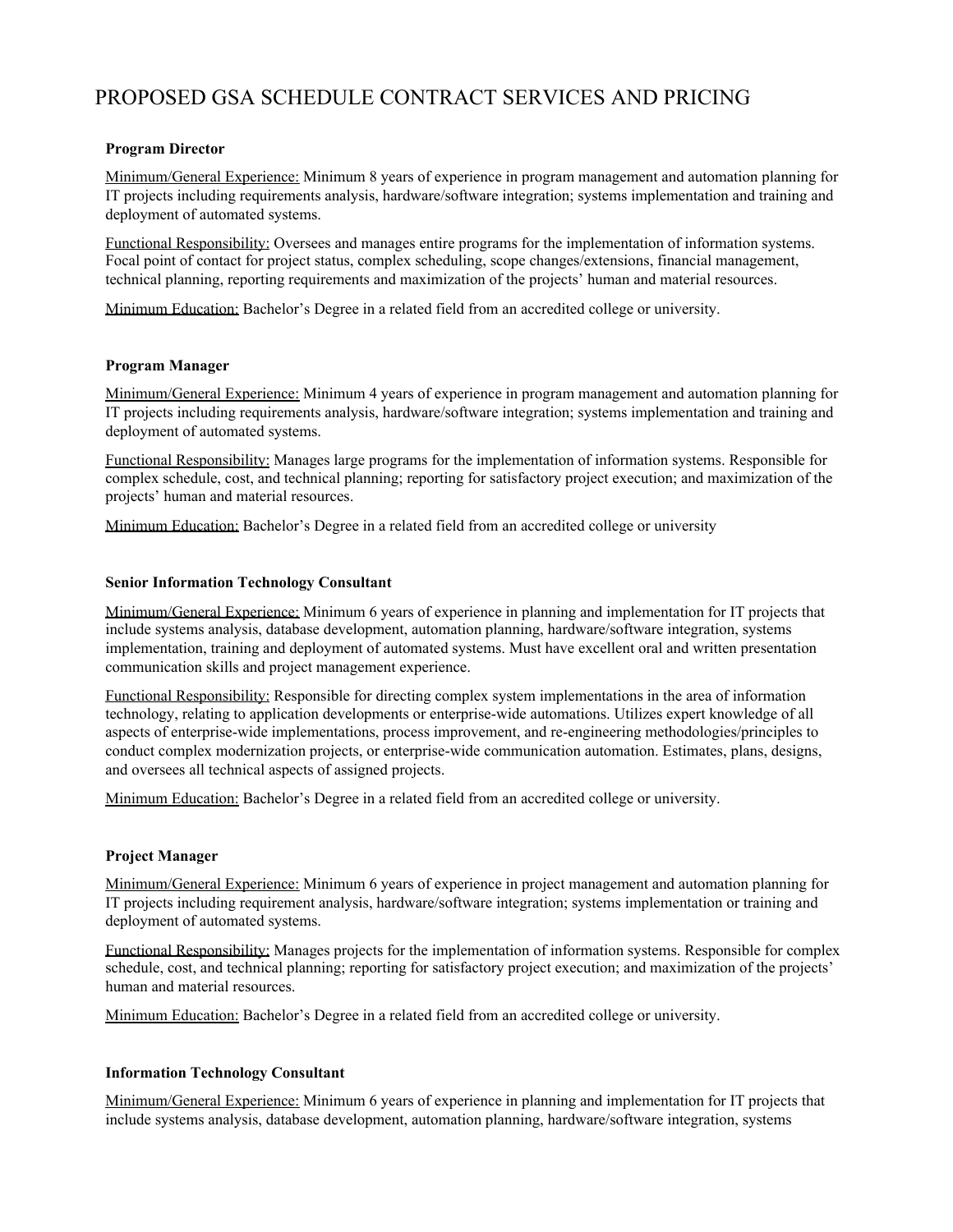implementation, or training and deployment of automated systems. Must have excellent oral and written presentation communication skills and project management experience.

Functional Responsibility: Responsible for executing system implementations in the area of information technology relating to application developments or enterprise-wide automations. Utilizes expert knowledge of all aspects of enterprise-wide implementations, process improvement, and re-engineering methodologies/principles to conduct complex modernization projects, or enterprise-wide communication automation.

Minimum Education: Bachelor's Degree in a related field from an accredited college or university.

#### **Program Analyst**

Minimum/General Experience: Minimum 2 years experience in system and software engineering including writing application software and associated database design and programming.

Functional Responsibility: Performs, without supervision, system hardware and software analysis, and the design and writing of application software including the programming, testing and implementation and technical and user documentation. Performs data design analysis to support data access, input and manipulation.

Minimum Education: Bachelor's Degree in a related field from an accredited college or university.

#### **Senior Computer Specialist**

Minimum/General Experience: Minimum 2 years of professional experience in technical and/or business application software and web technology. Must exercise responsibility for technical accuracy and be able to function with nominal supervision.

Functional Responsibility: Performs, without supervision, system and network communications, hardware and software analysis, design studies, performance analysis, configuration and data management, quality assurance, planning, costing, and specification definition for automated systems projects.

Minimum Education: Bachelor's Degree in a related field from an accredited college or university.

#### **Computer Specialist**

Minimum/General Experience: Minimum 2 years of professional experience in technical and/or business application software and web technology. Must exercise responsibility for technical accuracy and be able to function with nominal supervision.

Functional Responsibility: Performs, without supervision, tasks such as data entry and analysis performed using commercial software applications.

Minimum Education: Bachelor's Degree in a related field from an accredited college or university.